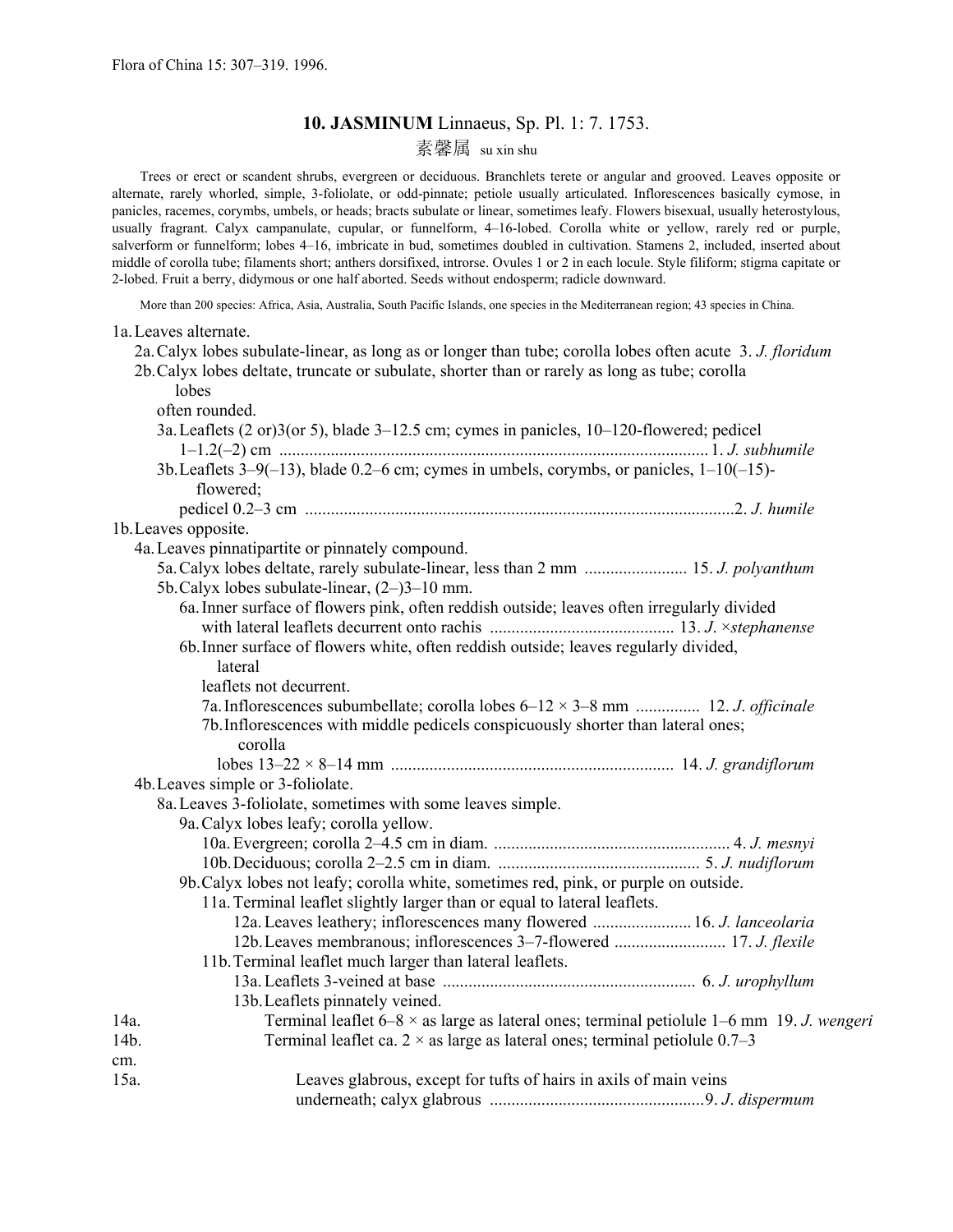| 15b.    |                                                                                                     |  |
|---------|-----------------------------------------------------------------------------------------------------|--|
|         | 8b. Leaves simple.                                                                                  |  |
|         | 16a. Calyx lobes deltate or subtruncate, 0-2 mm.                                                    |  |
|         | 17a. Leaves prominently 3- or 5-veined.                                                             |  |
|         | 18a. Leaves long attenuate-acute; corolla lobes much shorter than tube 6. J. urophyllum             |  |
|         | 18b. Leaves acuminate, but not attenuatly so; corolla lobes longer than tube 25. J. cinnamomifolium |  |
|         | 17b. Leaves pinnately veined.                                                                       |  |
|         | 19a. Venation obscure above and below; petiole 1–4.5 cm  16. J. lanceolaria                         |  |
|         | 19b. Venation not obscure; petioles usually less than 2 cm.                                         |  |
| $20a$ . | Leaves narrowly lanceolate to lanceolate, more than $3 \times$ as long                              |  |
|         |                                                                                                     |  |
| 20b.    | Leaves broadly ovate, ovate, elliptic, to lanceolate or obovate to                                  |  |
|         | obovate-oblong, not more than $2.5 \times$ as long as broad.                                        |  |
| 21a.    | Leaves 3.5–10 cm (rarely more).                                                                     |  |
| $22a$ . | Inflorescences 9- to many flowered; corolla lobes 8-17 mm;                                          |  |
|         |                                                                                                     |  |
| 22b.    | Inflorescences 1-5-flowered; corolla lobes 4-10 mm; leaf base                                       |  |
|         | rounded to truncate or subcordate.                                                                  |  |
| 23a.    | Leaves broadly ovate to elliptic or ovate-lanceolate, base                                          |  |
|         | broadly cuneate to truncate; calyx ca. 1 mm; corolla lobes                                          |  |
|         |                                                                                                     |  |
| 23b.    | Leaves oblong to obovate-oblong, base truncate to                                                   |  |
|         | subcordate; calyx ca. 3 mm; corolla lobes 8-10 mm 26. J. pierreanum                                 |  |
| 21b.    | Leaves 10–22 cm (rarely less).                                                                      |  |
| 24a.    | Leaves thick leathery, ovate, elliptic, or ovate-lanceolate;                                        |  |
|         |                                                                                                     |  |
| 24b.    | Leaves papery or somewhat leathery, lanceolate to broadly                                           |  |
|         | lanceolate, or ovate, oblong to obovate; inflorescences axillary                                    |  |
|         | or terminal, rachis 5-10 cm.                                                                        |  |
| 25a.    | Leaves broadly ovate to ovate-lanceolate, broadest in                                               |  |
|         | lower third, often with tufts of hairs in the axils of the                                          |  |
|         | main veins and midrib below; corolla lobes 5-7 mm 9. J. dispermum                                   |  |
| 25b.    | Leaves oblong to elliptic-lanceolate, or ovate to obovate,                                          |  |
|         | broadest about middle; corolla lobes 8-11 mm.                                                       |  |
|         | 26a. Leaves with ca. 6 primary veins on each side of                                                |  |
|         | midrib, lowest at a sharp angle to midrib; tip of                                                   |  |
|         | corolla usually blunt in bud, corolla tube                                                          |  |
|         | 26b. Leaves with 8 or 9 primary veins on each side of                                               |  |
|         | midrib, lowest at a broad angle to midrib; tip of                                                   |  |
|         | corolla usually acute in bud, corolla tube                                                          |  |
|         |                                                                                                     |  |
|         | 16b. Calyx lobes subulate-linear, 2 mm or more.                                                     |  |
|         | 27a. Leaves strongly 2- or 4-veined laterally from base (sometimes obscurely                        |  |
|         | pinnately                                                                                           |  |
|         | veined in <i>J. beesianum</i> ).                                                                    |  |
|         | 28a. Inflorescences with conspicuous leafy bracts at base  27. J. pentaneurum                       |  |
|         | 28b. Inflorescences without leafy bracts at base.                                                   |  |
| 29a.    | Leaves 1-4.5 cm.                                                                                    |  |
| 30a.    | Leaves ovate, primary veins 3–5 on each side of midrib; corolla                                     |  |
|         |                                                                                                     |  |
| 30b.    | Leaves ovate to lanceolate, primary veins 1–3 on each side of                                       |  |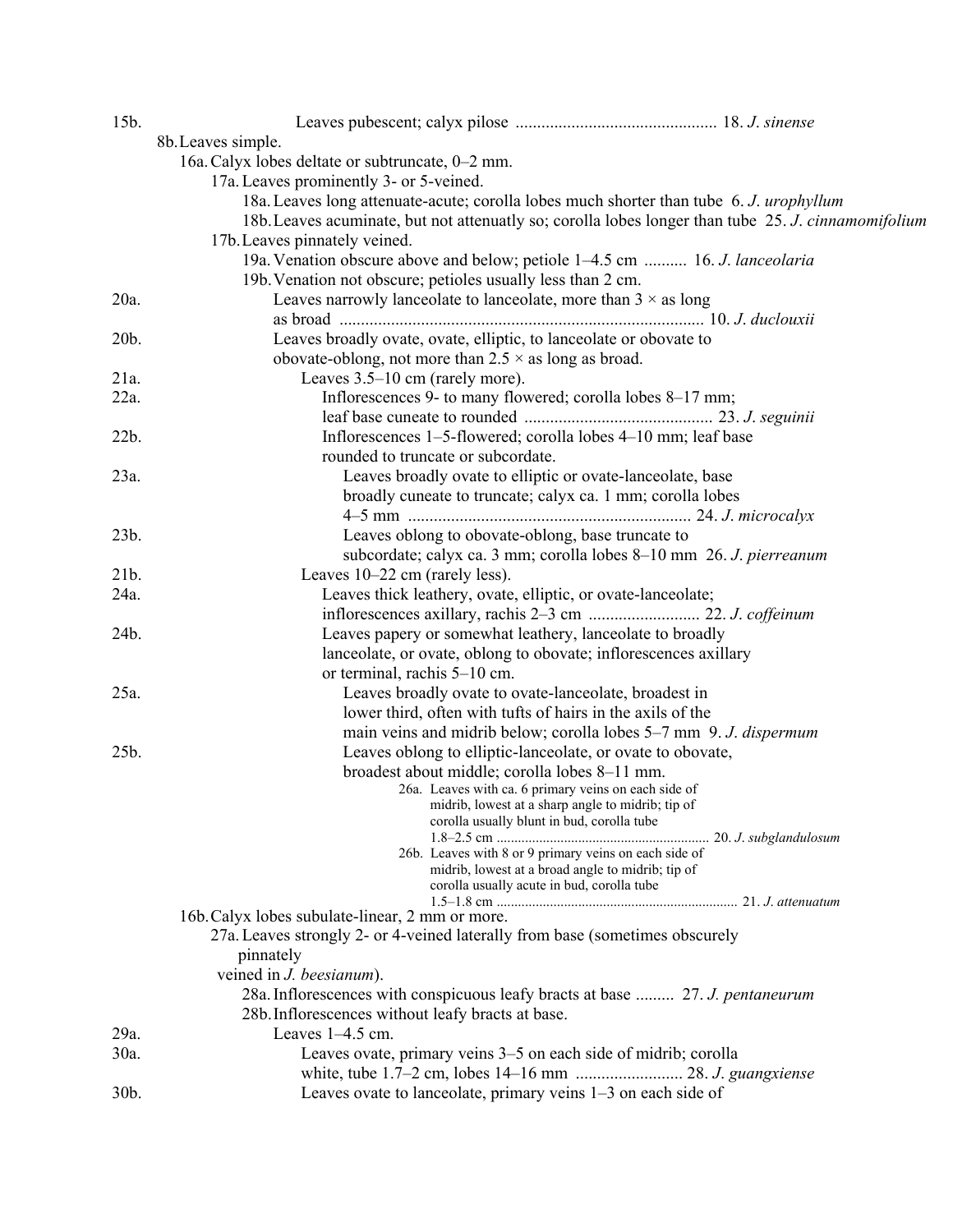|         | midrib, obscure, sometimes only basal pair slightly obvious;                             |
|---------|------------------------------------------------------------------------------------------|
|         |                                                                                          |
| 29b.    | Leaves $2.5-13$ cm.                                                                      |
| 31a.    | Leaves ovate to lanceolate; calyx lobes $(5-)10-17$ mm  30. J. nervosum                  |
| 31b.    | Leaves linear to narrowly elliptic or narrowly ovate; calyx lobes                        |
|         |                                                                                          |
|         | 27b. Leaves pinnately veined.                                                            |
|         | 32a. Inflorescences and calyx glabrous.                                                  |
| 33a.    | Leaves $1-1.5 \times 0.7-1$ cm, obovate to elliptic or suborbicular 42. J. yuanjiangense |
| 33b.    | Leaves $5-19 \times 1.3-8.5$ cm.                                                         |
| 34a.    | Leaves leathery, primary veins 7–11 on each side of midrib;                              |
|         |                                                                                          |
| 34a.    | Leaves papery, primary veins $3-5(-9)$ on each side of midrib;                           |
|         | calyx lobes 2–5 mm, not enlarged in fruit.                                               |
| 35a.    | Leaves ca. $3 \times$ as long as broad, primary veins 5–9 on each                        |
|         | side of midrib; inflorescences 3–6-flowered, open; pedicel                               |
|         | 10–40 mm; corolla tube 1–1.4 cm, lobes $0.7$ –0.9 cm  11. J. fuchsiifolium               |
| 35a.    | Leaves ca. $2 \times$ as long as broad, primary veins 3–5 on                             |
|         | each side of midrib; inflorescences many flowered, dense;                                |
|         | pedicel 0–1 mm; corolla tube 1.5–2.5 cm, lobes 0.8–1.7 cm 35. J. tonkinense              |
|         | 32b. Inflorescence and calyx $\pm$ hairy.                                                |
| 36a.    | Stems rusty villous and tomentose, sometimes densely so.                                 |
| 37a.    | Inflorescences 1-4-flowered.                                                             |
| 38a.    |                                                                                          |
| 38b.    |                                                                                          |
| 37b.    | Inflorescences many flowered.                                                            |
| 39a.    | Leaf blade with 6 or 7 primary veins on each side of midrib,                             |
|         | elliptic to broadly ovate or cordate, 6.5–19 cm  33 J. rufohirtum                        |
| 39b.    | Leaf blade with 3 or 4 primary veins on each side of midrib,                             |
|         | ovate or elliptic to lanceolate, 1.5–11 cm.                                              |
| 40a.    | Inflorescences with leafy bracts at base; calyx lobes                                    |
|         |                                                                                          |
| 40b.    | Inflorescences without leafy bracts at base; calyx lobes                                 |
|         | 5-14 mm 34. J. elongatum                                                                 |
| 36b.    | Stems glabrous, pubescent, or pilose, sometimes densely so, if villous                   |
|         | then not rusty.                                                                          |
| 41a.    |                                                                                          |
| 41b.    | Leaf blade at least $2 \times 1.5$ cm.                                                   |
| $42a$ . | Leaves ca. $4 \times$ as long as broad, narrowly lanceolate  7. J. prainii               |
| 42b.    | Leaves not narrowly lanceolate, $2-3 \times$ as long as broad.                           |
| $43a$ . | Leaves without tufts of hairs in vein axils.                                             |
| 44a.    | Leaves ovate-cordate, base cordate, pilose on both                                       |
|         | surfaces; corolla tube 1.2–1.5 cm  36. J. multiflorum                                    |
| 44b.    | Leaves ovate to lanceolate, base often cuneate to                                        |
|         | rounded or truncate, pubescent or glabrous except                                        |
|         | along veins abaxially; corolla tube 1.5–3 cm.                                            |
| 45a.    | Leaves usually acuminate, 4.5-15 cm; corolla                                             |
|         |                                                                                          |
| 45b.    | Leaves acute, 1.5–11 cm; corolla lobes                                                   |
|         |                                                                                          |
| 43b.    | 0.8-1.1 cm 34. J. elongatum<br>Leaves with tufts of hairs in axils of main veins and     |
|         |                                                                                          |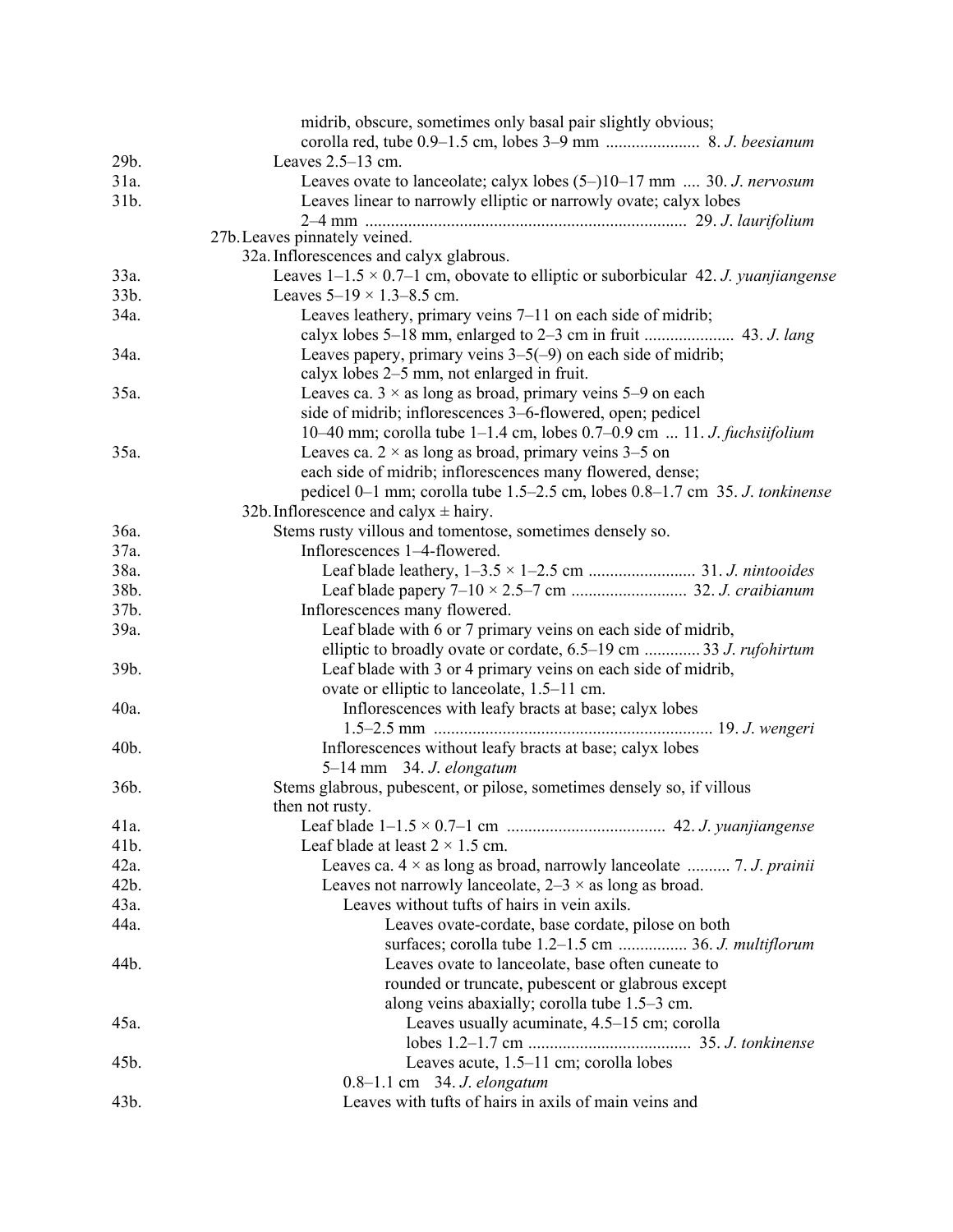|      | midrib below.                                                   |
|------|-----------------------------------------------------------------|
|      | 46a. Pedicel less than 3 mm.                                    |
| 47a. | Inflorescences with leafy bracts at base;                       |
|      | corolla tube ca. 3 cm; calyx green  37. J. longitubum           |
| 47b. | Inflorescences without leafy bracts; corolla                    |
|      | 46b. Pedicel (3–)8–20 mm.                                       |
| 48a. | Flowers solitary; leaves elliptic or narrowly                   |
|      | ovate, rarely suborbicular, 1.5–2.7 cm broad 39. J. rehderianum |
| 48b. | Flowers 3–5 together, rarely solitary; leaves                   |
|      | elliptic to lanceolate, orbicular or obovate,                   |
|      | $2-8$ cm broad.                                                 |
| 49a. | Petiole 5–10 mm; leaf apex acute to                             |
|      | acuminate; corolla lobes lanceolate, ca. 3                      |
|      | mm broad 40. J. hongshuihoense                                  |
| 49b. | Petiole 2–6 mm; leaf apex usually blunt,                        |
|      | rarely very short acuminate; corolla lobes                      |
|      | oblong to suborbicular, 5–9 mm                                  |
|      | broad $41. J. sambac$                                           |
|      |                                                                 |

**1. Jasminum subhumile** W. W. Smith, Notes Roy. Bot. Gard. Edinburgh 8: 127. 1913.

滇素馨 dian su xin

 *Jasminum diversifolium* Kobuski; *J*. *diversifolium* var. *glabricymosum* (W. W. Smith) Kobuski; *J. diversifolium* var. *subhumile* (W. W. Smith) Kobuski; *J. diversifolium* var. *tomentosum* L. C. Chia; *J. heterophyllum* Roxburgh (1920), not Moench (1794); *J. heterophyllum* var. *glabricymosum* W. W. Smith; *J. heterophyllum* var. *subhumile* (W. W. Smith) Kobuski; *J. subhumile* var. *glabricymosum* (W. W. Smith) P. Y. Bai.

 Shrubs or small trees 0.5–5 m. Branchlets angular, together with petiole, pedicel, and calyx glabrous or pubescent to tomentose. Leaves alternate, compound or simple; petiole 0.5–6 cm; leaf blade ovate, sometimes suborbicular or lanceolate,  $1.5-14 \times 1-6.5$  cm, along with leaflet blade leathery, glabrous or pubescent along midrib abaxially; leaflets (2 or)3(or 5), sessile or with petiolule to 3 cm; leaflet blade ovate or ovate-lanceolate,  $3-12.5 \times 1-5$  cm, base rounded or cuneate, apex acute to acuminate; primary veins 3–6 on each side of midrib, obscure. Paniculate cymes terminal, 7–12 cm in diam., 10–120-flowered; bracts linear, 1–5(–10) mm. Pedicel 1–1.2(–2) cm. Calyx lobes wavy or truncate. Corolla yellow, nearly funnelform; tube 0.8–1.2 cm; lobes 4 or 5, broadly ovate, suborbicular, or oblong, 3–9 mm. Berry black or redblack, globose or ellipsoid,  $1-1.6 \times 0.5-1.6$  cm. Fl. Mar-Jul, fr. Aug.

 Along streams, woods; 700–3300 m. SW Sichuan, Yunnan [India, Myanmar, Nepal].

# **2. Jasminum humile** Linnaeus, Sp. Pl. 1: 7. 1753.

矮探春 ai tan chun

 Shrubs or small trees 0.3–3 m, sometimes scandent. Branchlets angular, along with petiole, pedicel, and calyx glabrous, pubescent, or puberulent. Leaves alternate, compound or simple; petiole 0.5–2 cm; leaf and leaflet blades leathery or papery, glabrous or adaxially short setose and abaxially pubescent along veins; leaflets 3–9(–13), usually 5; leaflet blade ovate to lanceolate, rarely obovate, terminal one 0.6–6  $\times$  0.2–2 cm, lateral ones 0.2–4.5  $\times$  0.2–2 cm, with 2–4 primary veins on each side of midrib, base rounded or cuneate, margin sometimes spiny-ciliate, apex acute to caudate. Cymes terminal, in umbels, corymbs, or panicles cymose, 1– 10(–15)-flowered, rarely with linear bracts 2–4 mm. Pedicel 0.2–3 cm. Calyx lobes deltate to subulate, shorter than tube. Corolla yellow, nearly funnelform; tube 0.8–1.6 cm; lobes orbicular or ovate, 3–7 mm, often rounded at apex. Berry ripening purple-black, ellipsoid or globose,  $6-11 \times 4-10$  mm.

 Woods, thickets; 1100–3800 m. Gansu, W Guizhou, SW Sichuan, Xizang, Yunnan [Afghanistan, India, Tajikistan; SW Asia].

1a. Terminal leaflets  $1-6 \times 0.4-2$  cm,

apex acute to

cm,

 caudate ..................................... 2a. var. *humile* 1b. Terminal leaflets  $0.6-2.5(-4) \times 0.2-1$ 

apex usually blunt ........ 2b. var. *microphyllum*

# **2a. Jasminum humile** var. **humile**

矮探春(原变种) ai tan chun (yuan bian zhong)

 *Jasminum humile* var. *siderophyllum* (H. Léveillé) Kobuski; *J. mairei* H. Léveillé; *J. mairei* var. *siderophyllum* H. Léveillé.

Plants  $0.5-3$  m. Leaflets  $3-7(-13)$ , usually 5; blade ovate to lanceolate, rarely obovate, terminal one  $1-6 \times 0.4-2$  cm, lateral ones  $0.5-4.5 \times 0.3-2$  cm, leathery, apex acute to cau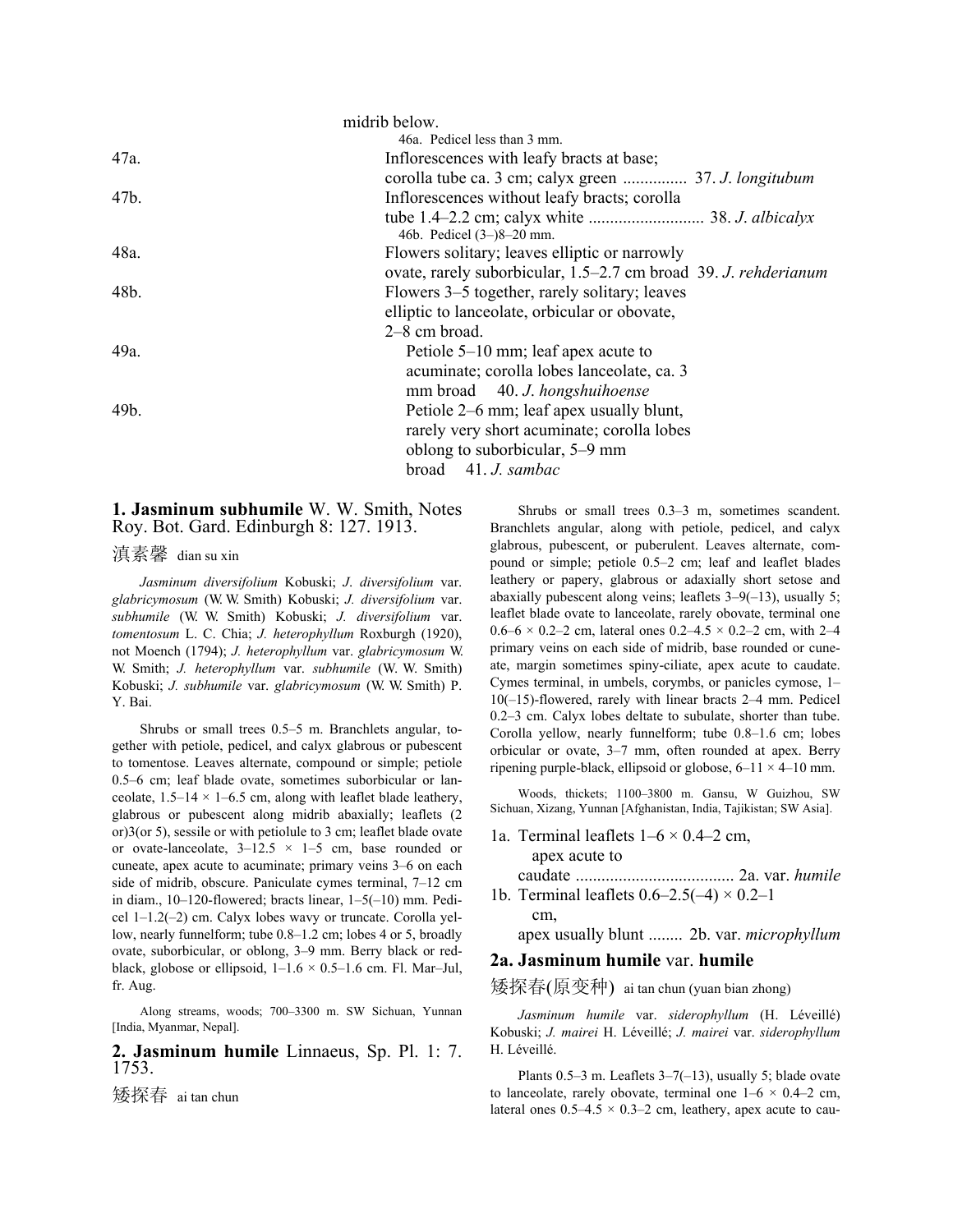date. Inflorescences umbellate, corymbose, or paniculatecymose, 1–10(–15)-flowered. Pedicel 0.5–3 cm. Calyx lobes deltate, shorter than tube. Corolla tube 0.8–1.6 cm. Fl. Apr– Jul, fr. Jun-Oct.  $2n = 26^*$ .

 Woods; 1100–3500 m. W Guizhou, SW Sichuan, Xizang, Yunnan [Afghanistan, India, Tajikistan; SW Asia].

#### **2b. Jasminum humile** var. **microphyllum** (L. C. Chia) P. S. Green, Notes Roy. Bot. Gard. Edinburgh 23: 370. 1961.

# 狭叶矮探春 xiao ye ai tan chun

 *Jasminum humile* f. *microphyllum* L. C. Chia, Acta Phytotax. Sin. 2: 27. 1952.

 Plants 0.3–2 m. Leaflets 3–9, usually 5–7; blade ovate, obovate, elliptic, to lanceolate, terminal one  $0.6-2.5(-4)$  cm  $\times$ 2–10 mm, lateral ones  $0.2-2(-2.5)$  cm  $\times$  2–7(-10) mm, papery, apex usually blunt, sometimes acuminate. Cymes 2– 6-flowered, or flowers solitary. Pedicel 0.2–1.5 cm. Calyx lobes subulate or sharp deltate,  $0.2-1(-1.5)$  mm. Corolla tube 9–10 mm.

\* Thickets, woods; 1600–3800 m. Gansu, Sichuan, SE Xizang, NW Yunnan.

**3. Jasminum floridum** Bunge, Mem. Acad. Imp. Sci. St. Pétersbourg Divers Savans 2: 116. 1833.

探春花 tan chun hua

 *Jasminum argyi* H. Léveillé; *J*. *floridum* subsp. *giraldii* (Diels) B. M. Miao; *J*. *floridum* var. *spinescens* Diels; *J*. *giraldii* Diels; *J*. *humile* Linnaeus var. *kansuense* Kobuski; *J*. *humile* var. *microphyllum* f. *kansuense* (Kobuski) B. M. Miao; *J*. *tsinglingense* Lingelsheim.

 Shrubs erect or scandent, 0.4–3 m. Branchlets 4-angled, twisted, glabrous to pubescent. Leaves alternate, compound or simple; petiole 2–10 mm; leaflets 3 or 5(or 7), terminal petiolule 2–12 mm, lateral ones subsessile; leaf and leaflet blades ovate to elliptic, rarely obovate or suborbicular, 0.7–  $4(-5) \times 0.5-2$  cm, adaxially shiny, drying rugose, glabrous, sometimes puberulent along midrib, to densely villous, abaxially glabrous to sparsely to densely villous, base cuneate or rounded, apex acute, rarely blunt; veins obscure. Cymes terminal, 3–25-flowered; bracts subulate, 3–7 mm. Pedicel 0– 2 cm. Calyx with 5 raised ribs, glabrous to sparsely pubescent; tube 1–2 mm; lobes subulate-linear, 1–3 mm. Corolla yellow, nearly funnelform; tube 0.9–1.5 cm; lobes ovate or oblong, 4–8 mm, often acute at apex. Berry ripening black, globose, 5–10 mm in diam. Fl. May–Oct, fr. Aug–Nov.

\* Slopes, valleys, woods, thickets; below 2000 m. Gansu, N Guizhou, Hebei, Henan, Hubei, Shaanxi, Shandong, Shanxi, Sichuan.

**4. Jasminum mesnyi** Hance, J. Bot. 20: 37. 1882.

 $\dot{O}^{\circ} \dot{O}$ -<sup>'o</sup> ye ying chun

 *Jasminum primulinum* Hemsley.

 Subshrubs erect, evergreen, 0.5–5 m. Branchlets 4 angled, glabrous. Leaves opposite, 3-foliolate or simple at base of branchlets; petiole 0.5–1.5 cm; leaf blade broadly ovate or elliptic, sometimes suborbicular,  $3-5 \times 1.5-2.5$  cm, along with leaflet blade subleathery, glabrescent, veins obscure; leaflet blade narrowly ovate or ovate-lanceolate to narrowly elliptic, base cuneate, apex blunt and mucronulate, terminal one  $2.5-6.5 \times 0.5-2.2$  cm, basally decurrent into a short petiolule, lateral ones sessile,  $1.5-4 \times 0.6-2$  cm. Flowers usually solitary, axillary or rarely terminal; bracts leafy, obovate or lanceolate, 5–10 mm. Pedicel 3–8 mm. Calyx campanulate; lobes 5–8, leafy, lanceolate, 4–7 mm. Corolla yellow, funnelform, 2–4.5 cm in diam.; tube 1–1.5 cm; lobes 6–8, doubled in cultivation, broadly obovate or oblong, 1.1– 1.8 cm. Berry ellipsoid, 6–8 mm in diam. Fl. Nov–Aug, fr. Mar–May.  $2n = 24, 26^*$ .

\* Ravines, woods; 500–2600 m. Guizhou, SW Sichuan, Yunnan.

#### **5. Jasminum nudiflorum** Lindley, J. Hort. Soc. London 1: 153. 1846.

迎春花 ying chun hua

 Shrubs erect, creeping or forming an intricate cushion, deciduous, 0.3–5 m. Branchlets 4-angled, somewhat narrowly winged, glabrous. Leaves opposite, 3-foliolate or often simple at base of branchlets; petiole 3–10 mm, glabrous; leaf blade ovate or elliptic, sometimes suborbicular,  $0.7-2.2$  cm  $\times$  4–13 mm; leaflet blade ovate to elliptic, rarely obovate, base cuneate, apex acute or obtuse, mucronulate, veins obscure, terminal one sessile or basally decurrent into a short petiolule, 1–3  $\times$  0.3–1.1 cm, lateral ones sessile, 0.6–2.3 cm  $\times$  2–11 mm. Flowers solitary, axillary or rarely terminal; bracts ovate to lanceolate, leafy, 3–8 mm. Pedicel 2–3 mm. Calyx green; lobes 5 or 6, narrowly lanceolate, somewhat leafy, 4–6 mm. Corolla yellow, 2–2.5 cm in diam.; tube 0.8–2 cm; lobes 5 or 6, oblong or elliptic, 0.8–1.3 cm. Berry ovoid or ellipsoid, ca.  $6 \times 3 - 4$  mm.

\* Thickets, ravines, slopes; 800–4500 m. Gansu, Shaanxi, Sichuan, SE Xizang, NW Yunnan.

1a. Erect, scrambling or creeping shrubs, shoots

 3–5 m ................................ 5a. var. *nudiflorum* 1b. Dwarf, intricately branched shrubs,

 $0.3 - 1.2$  m

tall .................................... 5b. var. *pulvinatum*

# **5a. Jasminum nudiflorum** var. **nudiflorum**

迎春花(原变种) ying chun hua (yuan bian zhong)

 *Jasminum angulare* Bunge (1833), not Vahl (1794); *J*. *sieboldianum* Blume.

 Shrubs erect or creeping, 0.3–5 m. Branchlets 4-angled, somewhat narrowly winged. Corolla tube 0.8–2 cm. Berry ellipsoid, ca.  $6 \times 3$  mm. Fl. Jun, fr. May.  $2n = 24^*$ ,  $39^*$ ,  $48^*$ , 52.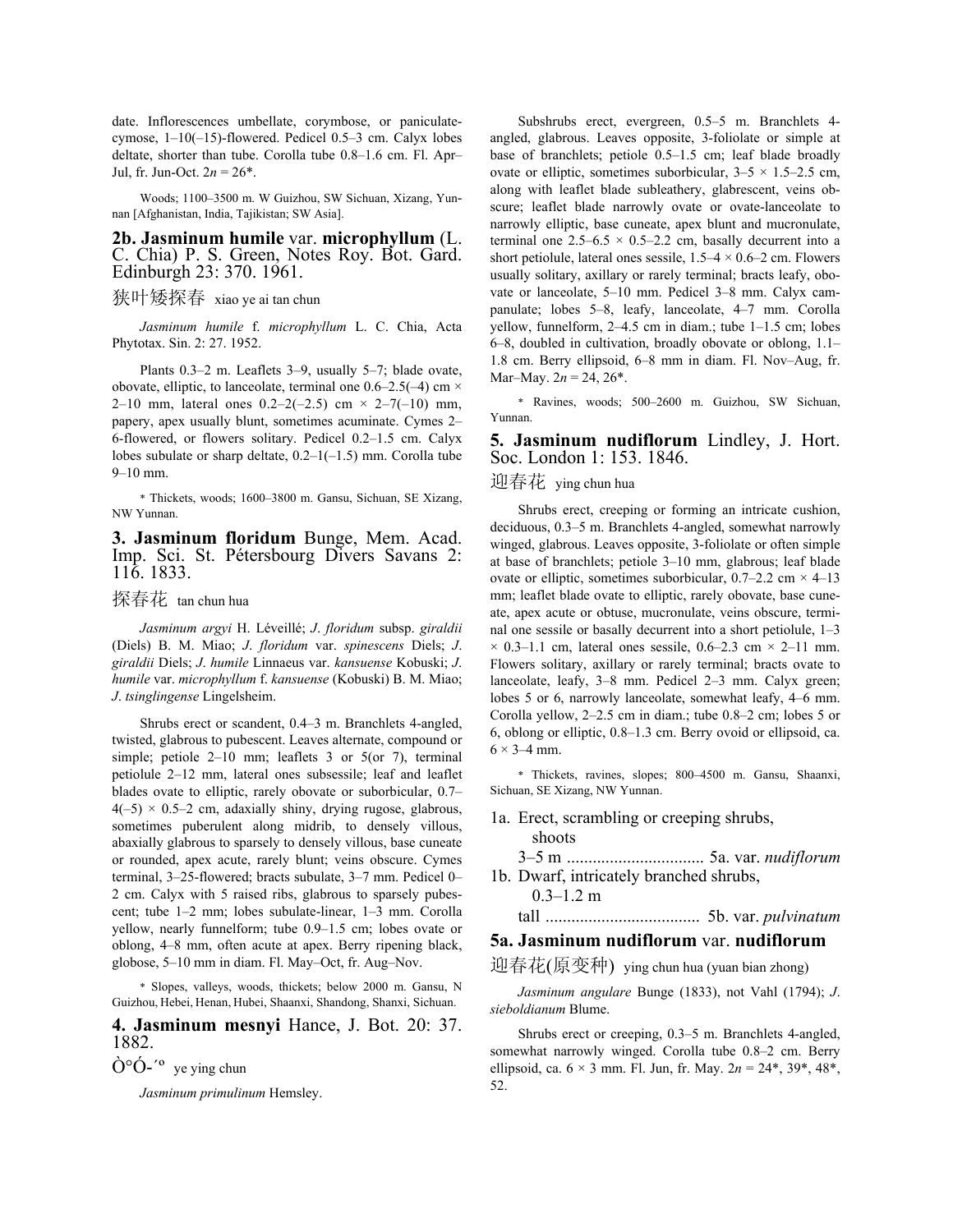\* Thickets on slopes; 800–2000 m. Gansu, Shaanxi, Sichuan, SE Xizang, NW Yunnan. Widely cultivated in China.

**5b. Jasminum nudiflorum** var. **pulvinatum** (W. W. Smith) Kobuski, J. Arnold Arbor. 13: 154. 1932.

垫状迎春 dian zhuang ying chun

 *Jasminum pulvinatum* W. W. Smith, Notes Roy. Bot. Gard. Edinburgh 12: 209. 1920.

 Shrubs 0.3–1.2 m. Branchlets many, intricate, forming a cushion, apically leafless, becoming spiny, those of first year slender, ca. 1 mm in diam. Corolla tube 0.8–1.4 cm. Berry ovoid, ca.  $6 \times 3-4$  mm; stalk to 1.5 cm. Fl. Apr–Sep, fr. May– Sep.

\* Ravines, slopes, thickets; 1900–4500 m. SW Sichuan, SE Xizang, NW Yunnan.

#### **6. Jasminum urophyllum** Hemsley in F. B. Forbes & Hemsley, J. Linn. Soc., Bot. 26: 81. 1889.

川素馨 chuan su xin

*Jasminum brevidentatum* L. C. Chia; *J. brevidentatum* var. *ferrugineum* L. C. Chia; *J. cathayense* Chun ex L. C. Chia; *J. taiwanianum* Masamune; *J. urophyllum* var. *henryi* Rehder; *J. urophyllum* var. *wilsonii* Rehder.

 Shrubs scandent, 2–3 m. Branchlets striped, glabrous to densely villous. Leaves opposite, 3-foliolate or sometimes simple; petiole 0.5–4 cm; Leaf and leaflet blade ovate, elliptic, to lanceolate, leathery, glabrous or abaxially pubescent, 3 veined, base rounded or subcordate, sometimes cuneate, apex acuminate to caudate-acuminate; blade of simple leaves 5–17  $\times$  2–5 cm; terminal leaflet blade (3–)6–12.5  $\times$  1.3–4 cm, with petiolule 0.8–2.5 cm, lateral ones  $2-7.5 \times 0.8$ –2.5 cm, with petiolule 0.5–5 mm. Corymbs or corymbose cymes terminal or axillary, 3–13-flowered, glabrous to pubescent; bracts linear, 0.5–8 mm. Pedicel 0.5–4 cm, along with calyx glabrous to densely pubescent. Calyx lobes deltate or sharply so, usually less than 2 mm. Corolla white; tube 1.2–1.8 cm; lobes 5 or 6, 4–7(–10) mm. Berry ripening purple-black, ellipsoid or subglobose,  $0.8-1.2$  cm  $\times$  5-12 mm. Fl. May–Oct, fr. Aug–Dec.

\* Valleys, woods; 900–2200 m. Fujian, Guangdong, Guangxi, Guizhou, Hubei, Hunan, Sichuan, Taiwan, Yunnan.

### **7. Jasminum prainii** H. Léveillé, Repert. Spec. Nov. Regni Veg. 10: 148. 1911.

# 披针叶素馨 pi zhen ye su xin

 *Jasminum pinfaense* Gagnepain; *Ophiorriza esquirolii* H. Léveillé.

 Vines woody, twining, to 3 m. Branchlets terete, striped, twisted, glabrous or puberulent. Leaves opposite, simple; petiole 0.5–1.7 cm, twisted, often pubescent; leaf blade narrowly lanceolate,  $7.5-19 \times 2-3.5(-4.5)$  cm, leathery, glabrous or sparsely pubescent abaxially, sometimes with glandular dots, base rounded or cuneate, apex acuminate; primary veins 4–10 on each side of midrib. Corymbs 3–9-flowered, dense, opposite or whorled, axillary or terminal, elongated in fruit into racemes or few-branched panicles; bracts linear, 2–5 mm. Pedicel 1–9 mm, pubescent or glabrous. Calyx sparsely pubescent or glabrous, shedding in fruit; lobes 5 or 6, setaceoussubulate, 5–10 mm. Corolla white, funnelform; tube 1–1.5 cm; lobes 5, ovate, 3–7 mm. Berry black, globose, 6–10 mm in diam. Fl. Apr–Jun, fr. Jun–Jul.

\* Dense woods on slopes; 1000–1500 m. Guangxi, Guizhou.

**8. Jasminum beesianum** Forrest & Diels in Diels, Notes Roy. Bot. Gard. Edinburgh 5: 253. 1912.

# 红素馨 hong su xin

 *Jasminum beesianum* var. *ulotrichum* Handel-Mazzetti; *J*. *valbrayi* H. Léveillé; *J*. *violascens* Lingelsheim; *J*. *wardii* Adamson.

 Vines woody, twining, 1–3 m. Branchlets 4-angled, twisted, pubescent when young, rarely densely villous. Leaves opposite, simple; petiole 0.5–3 mm, villous; leaf blade ovate to lanceolate, rarely suborbicular,  $1-4 \times 0.3-1.8$  cm, papery or subleathery, glabrous to pubescent or villous, base rounded, truncate, or broadly cuneate, apex acute to acuminate; primary veins 1–3 on each side of midrib, obscure, sometimes only basal pair slightly obvious. Cymes lateral, 2–5-flowered, or flowers solitary in leaf axils; bracts linear, 4–10 mm. Pedicel 0.2–1.8 cm, glabrous or pubescent. Calyx glabrous or villous; lobes 5–7, subulate-linear, 3–10 mm. Corolla red or purple, funnelform; tube 0.9–1.5 cm, villous below throat inside; lobes 4–8, ovate-orbicular, 3–9 mm. Berry black, globose or ellipsoid,  $5-12 \times 5-9$  mm. Fl. Nov–Jun, fr. Jun–Nov.  $2n = 26$ .

\* Slopes, grasslands, thickets, woods; 1000–3600 m. Guizhou, Sichuan, Yunnan.

**9. Jasminum dispermum** Wallich in Roxburgh, Fl. Ind. 1: 99. 1820.

#### 双子素馨 shuang zi su xin

 *Jasminum forrestianum* Kobuski.

 Shrubs scandent, to 6 m. Branchlets twisted or 4-angled, glabrous except for minutely hirsute nodes. Leaves opposite, compound and simple, sometimes all simple; petiole 1–1.5 cm; leaf and leaflet blades broadly ovate to ovate-lanceolate, glabrous or tufted hairy in vein axils abaxially, base rounded or subcordate, apex acute or acuminate; primary veins 5–10 on each side of midrib; blade of simple leaves  $4-16 \times 1.5-7.5$ cm; leaflets 3–5, terminal one with petiolule 0.7–2.5 cm, long ovate,  $6-15 \times 2.5-6.5$  cm, lateral ones sessile or short petiolulate,  $1.5-7 \times 1-3$  cm, primary veins 2 or 3 on each side of midrib. Paniculate cymes terminal and many flowered or axillary and 3–20-flowered; bracts linear, 1–5 mm. Pedicel 2–10 mm, glabrous. Calyx glabrous; lobes 5, deltate, ca. 0.5 mm. Corolla pink or purple-red outside, white inside, funnelform; tube 1.1–1.2 cm; lobes 5, ovate, 5–7 mm. Berry purple-black,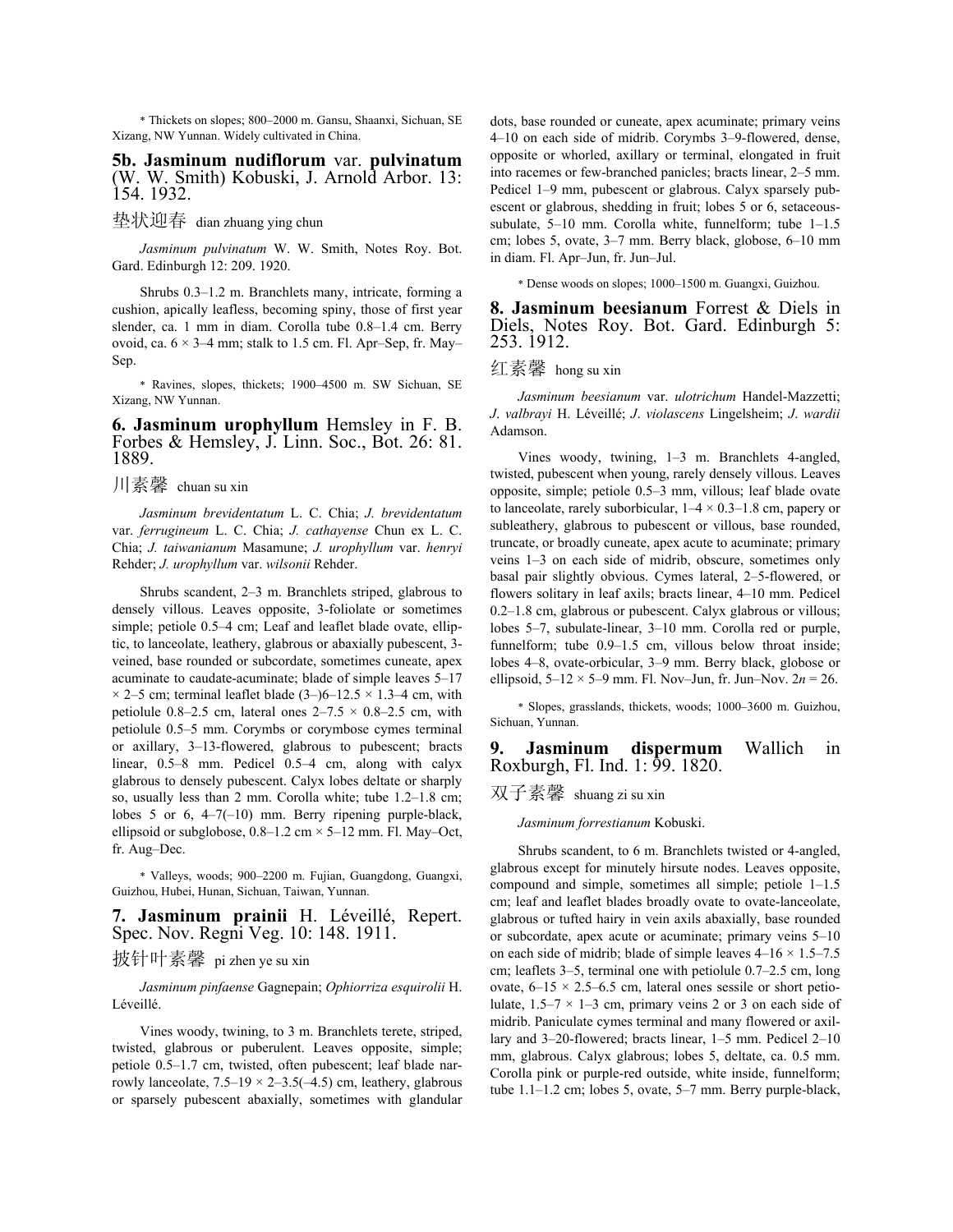globose or ovoid,  $1-1.3$  cm  $\times$  6-12 mm. Fl. Mar-Jun, fr. Aug–Apr.

 Woods; 1700–2800 m. Xizang, W Yunnan [Bhutan, India, Kashmir, Nepal].

## **10. Jasminum duclouxii** (H. Léveillé) Rehder, J. Arnold Arbor. 15: 307. 1934.

# 丛林素馨 cong lin su xin

 *Melodinus duclouxii* H. Léveillé, Repert. Spec. Nov. Regni Veg. 2: 114. 1906; *J*. *dumicola* W. W. Smith; *J*. *schneideri* H. Léveillé.

 Shrubs scandent, 2.5–5 m. Branchlets dark purple-red, obscurely angular or terete. Leaves opposite, simple; petiole stout, 2–10 mm, twisted; leaf blade narrowly lanceolate to lanceolate,  $5.5-18.5 \times 1.5-5$  cm, leathery, glabrous, base rounded, apex caudate-acuminate or acuminate; primary veins 10–20 on each side of and nearly at right angles to midrib, slightly raised adaxially, obscure abaxially. Cymes corymbose, rarely racemose, 3–15-flowered, opposite and axillary or terminal and in fascicles of 4; bracts scaly, 1–2 mm. Pedicel 2–15 mm, thickened upward, glabrous. Calyx campanulate; lobes 5, sharply deltate, 0.5–1 mm. Corolla white, pink, or purple outside, nearly funnelform; tube 1.1–2 cm; lobes 4 or 5, oblong or ovate, 6–11 mm. Berry black, globose, 6–12 mm in diam. Fl. Dec–May, fr. May–Dec.

\* Ravines, woods, thickets; 1200–3100 m. SW Guangxi, Yunnan.

#### **11. Jasminum fuchsiifolium** Gagnepain, Bull. Soc. Bot. France 80: 74. 1933.

### 倒吊钟叶素馨 dao diao zhong ye su xin

 Shrubs scandent. Branchlets 4-angled and twisted, hollow, glabrous. Leaves opposite, simple; petiole 4–10 mm, narrowly winged; leaf blade ovate to ovate-lanceolate or narrowly elliptic,  $5-17.5 \times 1.3-4.5(-6)$  cm, papery or membranous, base rounded, truncate, or cuneate, apex acuminate or acute; primary veins 5–9 on each side of midrib, arcuate. Flowers axillary, in 3–6-flowered lax racemose cyme, or in 3 flowered umbellate cymes; bracts linear, 1–6 mm. Pedicel 1–4 cm, thickened upward. Calyx campanulate, glabrous; lobes 5, subulate or deltate, 2–3 mm. Corolla white, salverform; tube 1–1.4 cm, not widened upward; lobes 5 or 6, oblong to lanceolate, 7–9 mm. Berry ripening blue-purple, globose or ellipsoid, 6–10 mm in diam. Fl. Jun–Sep, fr. Oct–Jan.

\* Slopes, thickets; 1000–2200 m. W Guangxi, Guizhou, Yunnan.

#### **12. Jasminum officinale** Linnaeus, Sp. Pl. 1: 7. 1753.

#### 素方花 su fang hua

 Shrubs scandent, 0.4–5 m. Branchlets angular or grooved, glabrous, sparsely pubescent, or appressed hairy. Leaves opposite, pinnatipartite or pinnately compound, often simple at base of branchlets; petiole 0.4–4 cm, glabrous or appressed hairy; leaflets 3–9, glabrous or sparsely pubescent with appressed hairs; terminal leaflet ovate to narrowly elliptic,  $0.5-4.5 \times 0.2-2$  cm, base cuneate, apex acute or acuminate, rarely obtuse; lateral ones ovate to elliptic or suborbicular,  $0.3-3$  cm  $\times$  2-13 mm, base rounded or cuneate, apex acute or obtuse. Cymes umbellate or subumbellate, terminal or rarely axillary, 1–10-flowered; bracts linear, 1–10 mm. Flowers heterostylous. Pedicel 0.4–2.5 cm. Calyx cupular, 1– 3 mm, glabrous or sparsely pubescent with appressed hairs; lobes subulate-linear, (3–)5–10 mm. Corolla white, sometimes red outside; tube 1–1.5(–2) cm; lobes 5, narrowly ovate to oblong, 6–12 mm. Berry ripening dark red, becoming purple, globose or ellipsoid,  $7-10 \times 5-9$  mm.

 Valleys, ravines, thickets, woods, along rivers, meadows; 1800– 4000 m. SW Guizhou, Sichuan, Xizang, Yunnan [Bhutan, India, Kashmir, Nepal, Tajikistan].

1a. Terminal leaflets  $0.5-1.6 \times 0.2-0.5$ 

 cm ..................................... 12b. var. *tibeticum*  1b. Terminal leaflets  $1-4.5 \times 0.4-2$  cm.

- 2a. Young stems, petioles, leaves, and calyces glabrous or only finely pubescent .................... 12a. var. *officinale*
	- 2b. Young stems, petioles, leaves, and

calyces appressed hairy 12c. var. *piliferum*

## **12a. Jasminum officinale** var. **officinale**

素方花(原变种) su fang hua (yuan bian zhong)

 *Jasminum affine* Royle ex Lindley; *J*. *officinale* var. *affine* (Royle ex Lindley) G. Nicholson; *J*. *officinale* f. *affine* (Royle ex Lindley) Rehder.

Plants  $0.4-5$  m. Leaflets  $(3-5)5-7(-9)$ , glabrous or sparsely pubescent, terminal one  $1-4.5 \times 0.4-2$  cm, lateral ones ovate to elliptic,  $0.5-3 \times 0.3-1.3$  cm; petiole glabrous. Calyx glabrous or sparsely pubescent. Fl. May–Aug, fr. Sep.  $2n = 46^*$ .

 Valleys, ravines, thickets, woods, alpine meadows; 1800–3800 m. SW Guizhou, Sichuan, Xizang, Yunnan [Bhutan, India, Kashmir, Nepal, Tajikistan].

**12b. Jasminum officinale** var. **tibeticum** C. Y. Wu ex P. Y. Bai, Acta Bot. Yunnan. 1: 155. 1979.

西藏素方花 xi zang su fang hua

Plants 0.4–2 m. Leaflets 7–9, terminal one 0.5–1.6 cm  $\times$ 2–5 mm, lateral ones  $3-10 \times 2$ –6 mm. Fl. Jun–Jul.

\* Valleys, thickets, along rivers; 2100–4000 m. W Sichuan, Xizang.

**12c. Jasminum officinale** var. **piliferum** P. Y. Bai, Acta Bot. Yunnan. 1: 155. 1979.

具毛素方花 ju mao su fang hua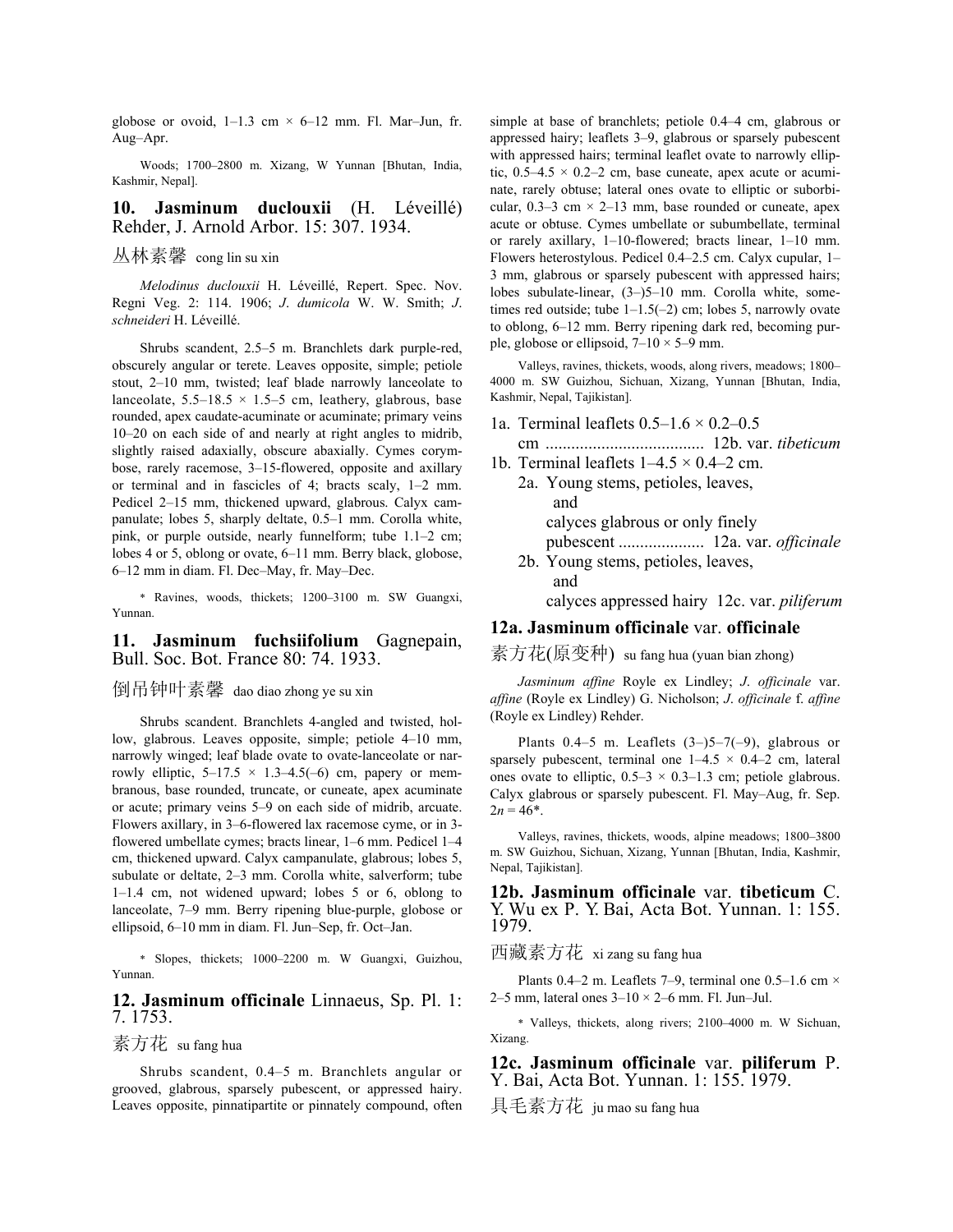Leaflets 3–5, terminal one  $1-2.5$  cm  $\times$  5–13 mm, lateral ones usually suborbicular, sometimes broadly ovate or elliptic,  $0.6-1.5$  cm  $\times$  6-10 mm; petiole, leaflet blade, and calyx appressed hairy. Fl. Jun, fr. Aug.

\* Valleys, alpine woods; 2600–2700 m. Xizang.

#### **13. Jasminum** ×**stephanense** Lemoine, Cat. No. 195, pl. 9. 1921.

# 淡红素馨 dan hong su xin

 *Jasminum xizhangense* B. M. Miao.

 Shrubs scandent, 0.3–10 m. Branchlets angular and grooved, pubescent. Leaves opposite, pinnatipartite or compound with 3–9 leaflets, often simple at base of branchlets, pubescent when young; petiole 0.5–2 cm; leaf blade ovate, 1– 3 cm  $\times$  5–10 mm; leaflet blade ovate or elliptic, 0.5–3.8 cm  $\times$ 2–15 mm, base rounded, apex acute to short acuminate. Umbellate cymes terminal or axillary, 1–5-flowered; bracts linear, 6–10 mm. Pedicel 0.5–2 cm. Calyx pubescent or glabrous; tube 2–4 mm; lobes linear, 2–5(–7) mm. Corolla pink or purple, or red outside, pink inside; tube 1–1.8 cm; lobes ovate, 6–11 mm. Berry black, subglobose, 5–7 mm in diam. Fl. May–Aug. 2*n* = 26.

\* Thickets, woods, ravines; 2200–3100 m. Sichuan, Xizang, Yunnan.

A hybrid derived from *Jasminum officinale* and *J. beesianum*

#### **14. Jasminum grandiflorum** Linnaeus, Sp. Pl., ed. 2, 1: 9. 1762.

素馨花 su xin hua

 *Jasminum officinale* Linnaeus var. *grandiflorum* (Linnaeus) Stokes; *J. officinale* f. *grandiflorum* (Linnaeus) Kobuski.

 Shrubs scandent, 2–4 m. Branchlets terete, angular or grooved. Leaves opposite, pinnatipartite or compound with 5– 9 leaflets; petiole 0.5–4 cm; leaflet blade ovate or narrowly so (terminal one usually narrowly rhomboid),  $0.7-3.8 \times 0.5-1.5$ cm, base cuneate or blunt, apex acute, acuminate, or blunt, sometimes mucronate. Cymes terminal or axillary, 2-9flowered; bracts linear, 2–3 mm. Pedicel 0.5–2.5 cm, middle pedicel of cymes conspicuously shorter. Calyx glabrous; lobes subulate-linear, (3–)5–10 mm. Corolla white, salverform; tube 1.3–2.5 cm; lobes often 5, oblong, 1.3–2.2 cm. Fruit not seen. Fl. Aug–Oct.  $2n = 26$ <sup>\*</sup>.

Widely grown in Sichuan, Yunnan [native of Arabia].

 Cultivated in warm and tropical countries for its fragrant flowers.

**15. Jasminum polyanthum** Franchet, Rev. Hort. 1891: 270. 1891.

多花素馨 duo hua su xin

 *Jasminum blinii* H. Léveillé; *J. delafieldii* H. Léveillé.

 Vines woody, twining, 1–10 m. Branchlets terete or angular, glabrous. Leaves opposite, pinnatipartite or pinnately compound; petiole 0.4–2 cm; leaflets 5–7; leaflet blade papery or thin leathery, glabrous or with tufts of hairs in vein axils abaxially; terminal leaflet with petiolule 0–2 cm, lanceolate or ovate,  $(1.5-)2.5-9.5 \times (0.6-)1-3.5$  cm, base cuneate or rounded, apex acute to caudate-acuminate; lateral ones sessile or short petiolulate, ovate,  $(1-)1.5-8.5 \times (0.5-)1-2.7$  cm, base rounded or subcordate, apex obtuse or acute. Racemes or panicles terminal or axillary, 5–50-flowered; bracts subulate, 1–6 mm. Flowers heterostylous. Pedicel 0.5–2.5 cm. Calyx glabrous or puberulent; tube 1–2 mm; lobes 5, deltate or subulate-linear, less than 2 mm. Corolla white, red outside and in bud; tube 1.3–2.5 cm; lobes 5, oblong or narrowly ovate, 0.9–1.5 cm. Berry black, subglobose, 6–11 mm in diam. Fl. Feb–Aug, fr. Nov.

\* Valleys, thickets, woods; 1400–3000 m. Guizhou, Sichuan, Yunnan.

Cultivated for aromatic oil and as ornamental.

#### **16. Jasminum lanceolaria** Roxburgh, Fl. Ind. 1: 97. 1820.

# 清香藤 qing xiang teng

 *Fagara volubilis* E. Pritzel ex Diels; *Jasminum discolor*  Franchet; *J*. *dunnianum* H. Léveillé; *J. lanceolaria* var. *puberulum* Hemsley; *J*. *lanceolaria* f. *unifoliolatum* Handel-Mazzetti; *J*. *pachyphyllum* Hemsley; *J*. *shimadai* Hayata.

 Shrubs scandent, 10–15 m, glabrous or pubescent. Branchlets terete. Leaves opposite or nearly so, 3-foliolate, sometimes simple by reduction of lateral leaflets at base of inflorescences; petiole 1–4.5 cm, glabrous to puberulent; terminal leaflet with petiolule 0.5–4.5 cm; leaflet blade elliptic, ovate, to lanceolate, rarely suborbicular,  $3.5-16 \times 1-9$  cm, leathery, base rounded or cuneate, apex obtuse to caudate; primary veins 5–7 on each side of midrib, very obscure. Compound cymes often paniculate, terminal or axillary, many flowered, congested or open; bracts linear, 1–5 mm. Flowers heterostylous. Pedicel 0–5 mm. Calyx tubular, enlarged in fruit; lobes deltate or subtruncate. Corolla white, salverform; tube 1.7–3.5 cm; lobes 4 or 5, lanceolate to oblong, 5–10 mm. Berry black, drying orange-yellow, globose or ellipsoid, 0.6–  $1.8 \times 0.6 - 1.5$  cm. Fl. Apr–Oct, fr. Jun–Mar.  $2n = 26$ <sup>\*</sup>.

 Slopes, thickets, dense valley forests; below 2200 m. Anhui, Fujian, Gansu, Guangdong, Guangxi, Guizhou, Hainan, Hubei, Hunan, Jiangxi, Shaanxi, Sichuan, Taiwan, Yunnan, Zhejiang [Bhutan, India, Myanmar, Thailand, Vietnam].

**17. Jasminum flexile** Vahl, Symb. Bot. 3: 1. 1794.

# 盈江素馨 ying jiang su xin

#### *Jasminum yingjiangense* P. Y. Bai

 Vines. Branchlets terete, glabrous. Leaves opposite, (2 or)3-foliolate; petiole 1.5–2.5 cm; leaflet blade ovate- lanceolate, membranous, glabrous adaxially, tufted hairy in vein axils abaxially, base rounded-cuneate, apex caudate-acumi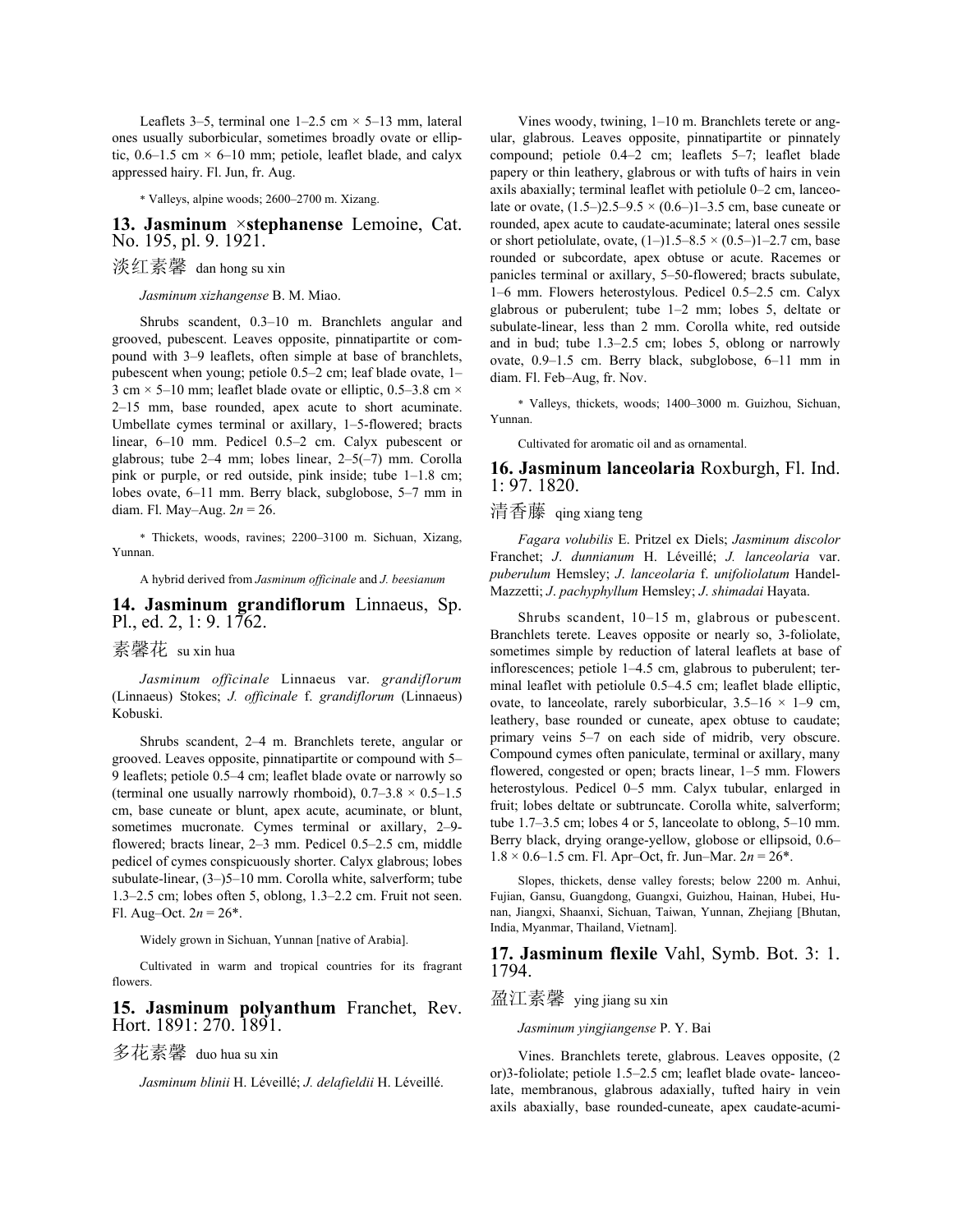nate; primary veins 6–8 on each side of midrib; terminal leaflet  $7-8.5 \times 2.3-3.5$  cm, petiolule 1.6–1.8 cm; lateral ones 4.5–6.5  $\times$  1.3–2.5 cm, petiolule 1–3 mm. Cymes or paniculate cymes axillary, 3–7-flowered; bracts linear, 1.5–2 mm, sparsely puberulent. Pedicel 2–11 mm. Calyx cupular, glabrous; lobes 5, minutely deltate or almost truncate, less than 0.5 mm. Corolla white; tube ca. 2 cm; lobes 5, oblong, 6–8 mm. Fruit not seen. Fl. Nov.

About 300 m. Yunnan (Yingjiang Xian) [India, Sri Lanka].

# **18. Jasminum sinense** Hemsley in F. B. Forbes & Hemsley, J. Linn. Soc., Bot. 26: 80. 1889.

华素馨 hua su xin

 *Jasminum bodinieri* H. Léveillé; *J. sinense* Hemsley var. *septentrionale* Handel-Mazzetti; *Lonicera cavalerieri* H. Léveillé; *L*. *rehderi* H. Léveillé not Merrill.

 Vines twining, 1–8 m. Branchlets terete, densely rusty villous. Leaves opposite, 3-foliolate; petiole 0.5–3.5 cm; leaflet blade ovate to ovate-lanceolate, rarely suborbicular or elliptic, papery, rusty pubescent and more densely so along veins abaxially, base rounded or rounded-cuneate, apex obtuse, acute, to acuminate, primary veins 3–6 on each side of midrib; terminal leaflet  $3-12.5 \times 2-8$  cm, petiolule 0.8–3 cm; lateral leaflets  $1.5-6.5 \times 0.8-5$  cm, petiolule 1–6 mm. Cymes terminal or axillary, many-flowered congested panicles, rarely 1-flowered in leaf axils. Flowers heterostylous. Pedicel 0–5 mm. Calyx pilose; lobes linear, 1–5 mm, slightly enlarged in fruit. Corolla white or yellowish, salverform; tube 1.5–4 cm; lobes 5, oblong or lanceolate, 0.6–1.4 cm. Berry black, globose or subglobose,  $0.8-1.7$  cm  $\times$  6-10 mm. Fl. Jun–Oct, fr. Sep–May.

\* Slopes, thickets, woods; below 2000 m. Fujian, Guangdong, Guangxi, Guizhou, Hubei, Hunan, Jiangxi, Sichuan, Taiwan, Yunnan, Zhejiang.

### **19. Jasminum wengeri** C. E. C. Fischer, Bull. Misc. Inform. Kew 1931: 283. 1931.

### 异叶素馨 yi ye su xin

#### *Jasminum anisophyllum* Kobuski.

 Shrubs 2–3 m, densely rusty villous. Branchlets terete. Leaves opposite, 3-foliolate, rarely simple; petiole 1–10 mm; leaflet blade ovate or elliptic, membranous or papery, appressed villous, especially denser along veins abaxially; terminal leaflet with petiolule 1–6 mm,  $4-10.5 \times 3-5.5$  cm, base rounded-truncate, apex acute to acuminate, rarely obtuse, primary veins 3 or 4 on each side of midrib; lateral ones with short petiolule or sessile,  $0.5-1.8$  cm  $\times$  2–7 mm, base broadly cuneate or rounded, sometimes oblique, apex acute or obtuse, veins obscure. Cymes terminal or axillary, many flowered, congested; bracts leafy at base of cymes. Pedicel 0–2 mm. Calyx tomentose; tube 2–2.5 mm; lobes 5, subulate-linear, 1.5–2.5 mm. Corolla white; tube 2–3 cm; lobes 6–8, narrowly lanceolate, 1–1.2 cm. Fruit not seen. Fl. Aug–Sep.

Thickets, mixed forests; 700–1300 m. Yunnan [Myanmar].

### **20. Jasminum subglandulosum** Kurz, J. Bot. 13: 329. 1875.

#### 腺叶素馨 xian ye su xin

*Jasminum sempervirens* Kerr; *J. wangii* Kobuski.

 Shrubs scandent, 2–7 m. Branchlets, abaxial leaf surface, pedicel, and calyx red glandular dotted when young. Leaves opposite, simple; petiole 1.5–3 cm; leaf blade obovate, ovate, or elliptic,  $10-22 \times 6-10$  cm, papery or thin leathery, shiny and glabrous adaxially, tufted hairy in vein axils abaxially, base cuneate or rounded-cuneate, apex very short acuminate; primary veins ca. 6 on each side of midrib, slightly raised. Cymes racemose, terminal or axillary, lax, 2–9-flowered; bracts linear, 1–3 mm. Pedicel 0.5–2.5 cm, flat and thickened upward. Calyx glabrous; tube 2–2.5 mm; lobes 5, deltate, ca. 0.5 mm. Corolla white, salverform; tube 1.8–2.5 cm; lobes 6– 8, narrowly lanceolate, 8–11 mm. Berry purple-black, ellipsoid or globose,  $1.2-1.6$  cm  $\times$  6–11 mm. Fl. Aug–Oct, fr. Apr.

 Ravines, mixed forests; 400–1400 m. Yunnan [India, Myanmar, Thailand].

**21. Jasminum attenuatum** Roxburgh ex G. Don, Gen. Hist. 4: 62. 1837.

大叶素馨 da ye su xin

*Jasminum banlanense* P. Y. Bai; *J*. *robustifolium* Kobuski.

 Vines woody, stout, glabrous. Branchlets terete, inconspicuously striped. Leaves opposite, simple; petiole 1–2 cm, twisted; leaf blade oblong to elliptic-lanceolate,  $10-17 \times 4-$ 6.5 cm, leathery, base broadly cuneate to rounded, apex short acuminate or obtuse, sometimes cuspidate; primary veins 8 or 9 on each side of midrib, at 60–70° to midrib, slightly raised, often obscure abaxially. Cymes terminal or axillary, racemose or in few-branched panicles, 5–9-flowered; bracts linear, 2–3 mm. Pedicel 0.5–3.5 cm, flat and thickened upward. Calyx campanulate; lobes obtuse and subtruncate, enlarged in fruit. Corolla white, tube 1.5–1.8 cm; lobes 5, 8–10 mm. Berry green-white becoming orange-red, ovoid,  $1-1.6 \times 0.8-1.1$  cm. Fr. Mar.

 Ravines, thickets, woods; 1200–1700 m. Yunnan [India, Myanmar, Thailand].

**22. Jasminum coffeinum** Handel-Mazzetti, Anz. Akad. Wiss. Wien. Math.-Nat. 62: 235. 1925.

# 咖啡素馨 ka fei su xin

 Vines scandent. Branchlets terete or 4-angled, narrowly winged, glabrous. Leaves opposite, simple; petiole 1–2 cm, articulate at middle; leaf blade ovate, elliptic, or ovate- lanceolate,  $10-22 \times 4.5-10.5$  cm, leathery, glabrous, sparsely glandular dotted abaxially, base rounded, rarely broadly cuneate or subcordate, apex short caudate; primary veins 5–9 on each side of midrib, at 50–60° to midrib. Racemes subopposite or fascicled in leaf axils, 3–10-flowered; bracts ovate or spatulate, 2–5 mm, fleshy. Pedicel 1–7 mm, thickened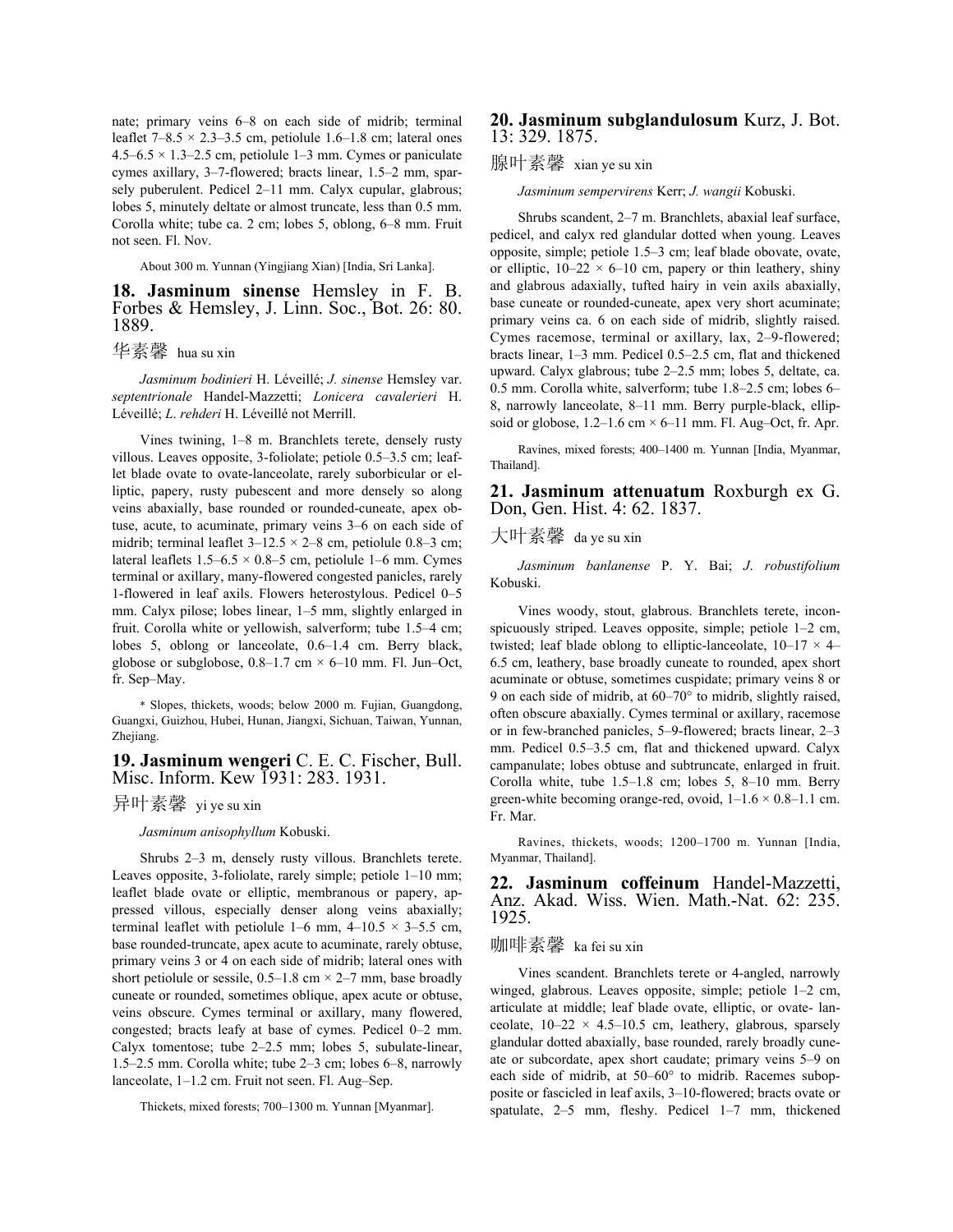upward. Calyx puberulent; tube ca. 4 mm; lobes 5, narrowly deltate, 1–2 mm. Corolla white, fleshy; tube ca. 2.2 cm; lobes 7, lanceolate, 1–1.2 cm, base auriculate. Berry purple-black, ellipsoid,  $2.3 - 2.7 \times 1.5 - 1.8$  cm. Fl. Mar, fr. May.

 Dense woods, stony slopes; 300–500 m. SW Guangxi, SE Yunnan [Vietnam].

#### **23. Jasminum seguinii** H. Léveillé, Repert. Spec. Nov. Regni Veg. 13: 151. 1914.

# 亮叶素馨 liang ye su xin

 *Jasminum seguinii* var. *latilobum* Handel-Mazzetti; *J*. *taliense* W. W. Smith.

 Vines woody, twining, 1–7 m. Branchlets terete or flat, glabrous. Leaves opposite, simple; petiole 4–12 mm, articulate at middle; leaf blade ovate to narrowly elliptic, rarely lanceolate,  $4-10(-14) \times 1.5-4(-6.5)$  cm, leathery, glabrous except for tufted hairs in vein axils abaxially, base cuneate or rounded, apex acute, acuminate, or cuspidate; primary veins 4–7 on each side of midrib, slightly raised. Cymes racemose or paniculate, terminal or axillary, spreading; bracts subulate or lanceolate, 2–10 mm, smaller in size upward. Flowers heterostylous. Pedicel 0–2.2 cm, slightly thickened upward, glabrous. Calyx cupular, glabrous; lobes 4, deltate, rarely broadly linear, 0.5–1(–3) mm. Corolla white, salverform; tube slender, 1-2 cm; lobes 6-8, narrowly lanceolate, 0.8-1.7 cm. Berry black, subglobose, 0.5–1.5 cm in diam. Fl. May–Oct, fr. Aug–Apr.

 Grasslands on slopes, along streams, in thickets or woods; below 2700 m. Guangxi, Guizhou, Hainan, Sichuan, Yunnan [Thailand].

#### **24. Jasminum microcalyx** Hance, J. Bot. 21: 323. 1883.

小萼素馨 xiao e su xin

 *Jasminum inornatum* Hemsley.

 Shrubs scandent, to 5 m. Branchlets terete, glabrous or slightly pubescent. Leaves opposite, simple; petiole 5–12 mm, articulate at middle, puberulent; leaf blade broadly ovate, elliptic, to ovate-lanceolate,  $3.5-9 \times 1.5-4.5$  cm, leathery, glabrous except for tufts of hairs in vein axils abaxially, base broadly cuneate, rounded, or truncate, apex acute to acuminate; primary veins 3 or 4 on each side of midrib, slightly obvious. Cymes terminal or axillary, (1 or)2–5-flowered; bracts linear, ca. 1 mm. Pedicel clavate, 1–5 mm. Calyx urceolate, ca. 1 mm; lobes 4 or 5, orbicular or subtruncate. Corolla white; tube 1–1.6 cm; lobes 5 or 6, ovate, 4–5 mm. Berry black, ellipsoid,  $9-12 \times 4-6$  mm. Fl. May–Oct, fr. Dec–Feb.

 Valleys, woods, thickets; lower altitudes. Guangdong, Guangxi, Hainan, Yunnan (Mengla Xian) [Vietnam].

## **25. Jasminum cinnamomifolium** Kobuski, J. Arnold Arbor. 20: 64. 1939.

### 樟叶素馨 zhang ye su xin

 Shrubs scandent, 1–4 m, glabrous. Branchlets terete or grooved. Leaves opposite, simple; petiole 4–10 mm, articulate; leaf blade elliptic or rarely lanceolate,  $5-10.5 \times 1.5-4.5$ cm, papery or thin leathery, 3- or 5-veined from base, base cuneate or rounded, apex acute to acuminate. Flowers solitary or in umbellate cymes, terminal or axillary, 1–5-flowered; bracts linear, 2–4 mm. Pedicel 1.4–2.5 cm, thickened upward. Calyx tube 2–3 mm; lobes 5, deltate, 1–2 mm. Corolla white, salverform; tube 0.9–1.3 cm; lobes 9–11, lanceolate, 1.1–3 cm. Berry black, subglobose or ellipsoid,  $1-1.5 \times 0.8-1.5$  cm. Fl. Mar–Sep, fr. May–Nov.

\* Woods; below 1400 m. Hainan, Yunnan (Zhenkang Xian).

**26. Jasminum pierreanum** Gagnepain, Bull. Bot. Soc. France 80: 76. 1933.

# 心叶素馨 xin ye su xin

 *Jasminum cordatulum* (Merrill & Chun ex L. C. Chia) L. C. Chia; *J. seguinii* H. Léveillé var. *cordatulum* Merrill & Chun ex L. C. Chia.

 Shrubs scandent, ca. 2 m, glabrous or nearly so. Branchlets slender when young. Leaves opposite, simple; petiole 2–7 mm, articulate, pubescent; leaf blade oblong or obovateoblong, rarely oblong-lanceolate,  $4.5-9 \times 2-4$  cm, papery, with hair tufts in vein axils abaxially, base truncate to subcordate, apex slightly acuminate to acute; primary veins 4–7 on each side of midrib, slightly raised. Cymes terminal or axillary, (1 or)2–5-flowered; bracts linear or broadly linear. Pedicel 2–10 mm, slightly thickened upward. Calyx campanulate, ca. 3 mm; lobes 4, deltate, 0.5–1 mm. Corolla yellow-white; tube 1.3–1.7 cm; lobes 5, narrowly lanceolate, 8–10 mm. Berry subglobose, 5–7 mm in diam. Fl. Aug–Sep, fr. Dec–Feb.

 Sparse woods, sandy areas; low elevations. Hainan [Cambodia, Vietnam].

**27. Jasminum pentaneurum** Handel-Mazzetti, Anz. Akad. Wiss. Wien. Math.-Nat. 59: 110. 1932.

#### 厚叶素馨 hou ye su xin

 Shrubs scandent, 1–9 m. Branchlets terete or blunt angular, hollow, pubescent or glabrous. Leaves opposite, simple; petiole 0.5–1.8 cm, articulate at basal part, twisted; leaf blade broadly ovate to elliptic or suborbicular, rarely lanceolate, 4–  $10 \times 1.5$ –6.5 cm, leathery, glabrous, 3- or 5-veined from base, base rounded or broadly cuneate, rarely cordate, apex acuminate or caudate-acuminate. Cymes congested in heads, terminal or axillary, many flowered; bracts at base of inflorescences leafy, 1–2 cm. Flowers heterostylous. Pedicel 1–5 mm, thickened in fruit, pubescent. Calyx lobes 6–7, linear, 5– 8(–14) mm. Corolla white; tube 2–3 cm; lobes 6–9, lanceolate or oblong, 1–2 cm. Berry black, globose, ellipsoid, or reniform,  $0.9-1.8$  cm  $\times$  6-10 mm. Fl. Aug–Feb, fr. Feb–May of following year.  $2n = 26^*$ .

 Valleys, thickets, mixed forests; below 900 m. Guangdong, Guangxi, Hainan [Vietnam].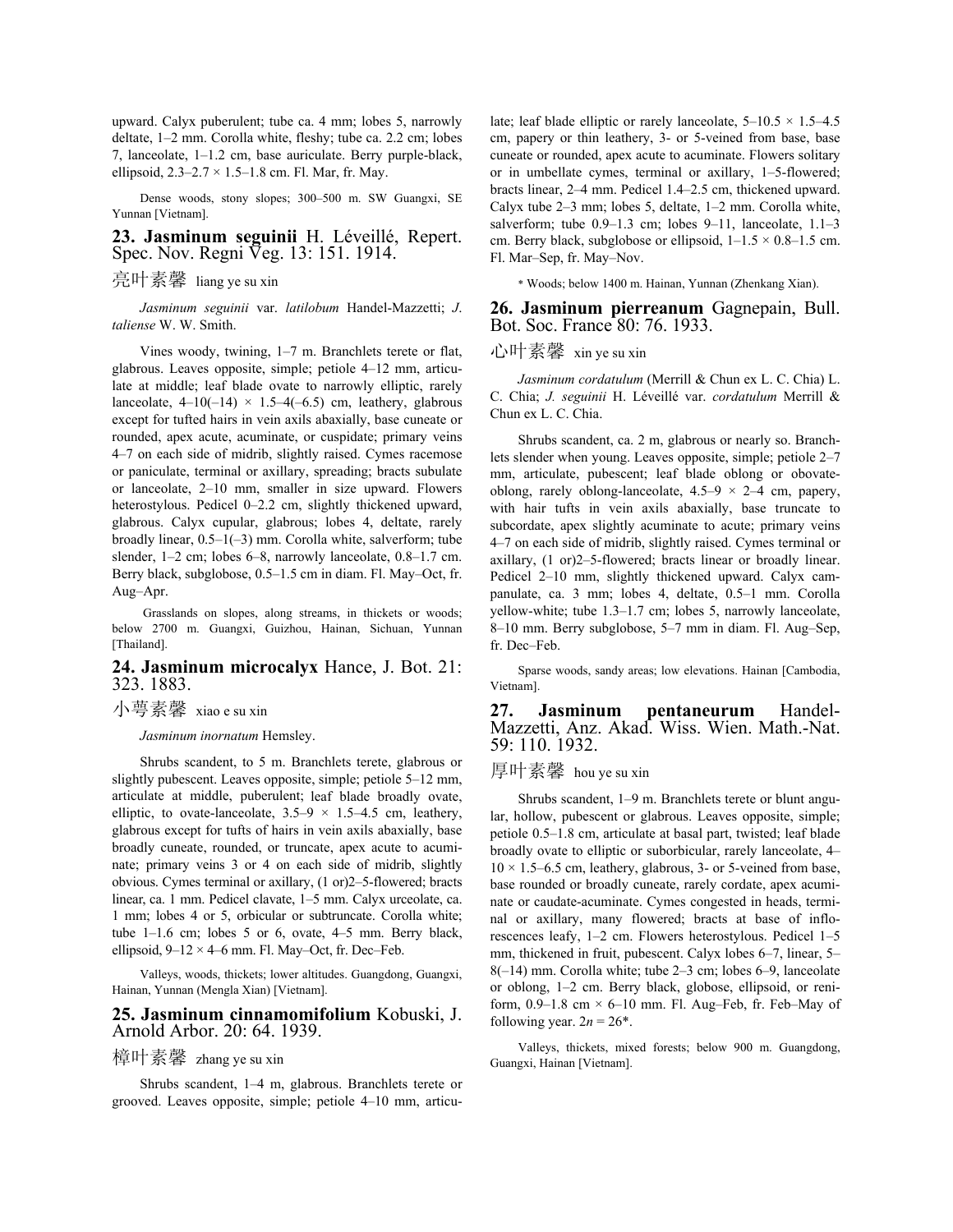#### **28. Jasminum guangxiense** B. M. Miao, Bull. Bot. Res., Harbin 4(1): 103. 1984.

# 广西素馨 guang xi su xin

 Vines woody, 3–4 m. Branchlets terete, pubescent. Leaves opposite, simple; petiole 2–5 mm, articulate at middle, pubescent; leaf blade drying blackish, ovate or narrowly so,  $1.8-4.5 \times 1.5-2.4$  cm, leathery, glabrous except for puberulent midrib, 3–5-veined, base rounded or subcordate, apex acute and mucronate. Flowers solitary or in fascicles of 3, terminal or axillary; bractlets linear, 2–9 mm. Pedicel 1–7 mm, pubescent or glabrescent. Calyx glabrous; tube 2–3 mm; lobes linear, 4–6 mm. Corolla white; tube 1.7–2 cm; lobes 8, lanceolate or oblong-elliptic, 1.4–1.6 cm. Berry didymous. Fl. Aug.

\* Valleys, woods; 400–600 m. Guangxi (Longzhou Xian).

#### **29. Jasminum laurifolium** Roxburgh var. **brachylobum** Kurz, Forest Fl. Burma 2: 152. 1877.

# 桂叶素馨 gui ye su xin

 Vines evergreen, twining, 0.5–5 m, glabrous. Branchlets terete. Leaves opposite, simple; petiole 4–12 mm, articulate near base; leaf blade linear to narrowly elliptic or narrowly ovate,  $5-12.5 \times 0.7-3.3$  cm, leathery, 3-veined, base cuneate or rounded, apex acuminate to caudate, rarely obtuse or acute. Flowers usually solitary, terminal or axillary, or in 1–8 flowered cymes; bractlets linear, 2–5 mm. Pedicel 0.7–2.3 cm. Calyx tube 2–3 mm; lobes 4–12, linear, 2–3(–4) mm. Corolla white, salverform; tube 1.6–2.4 cm; lobes 8–12, lanceolate or linear-lanceolate, 1.5–2 cm, spreading. Berry black and shiny, oblong-ovoid,  $0.8-2.2$  cm  $\times$  4-11 mm. Fl. May, fr. Aug–Dec.  $2n = 26^*$ , 52<sup>\*</sup>.

 Valleys, thickets, rocky slopes; below 1200 m. Guangxi, Hainan, Xizang, Yunnan [India, Myanmar].

#### **30. Jasminum nervosum** Loureiro, Fl. Cochinch. 1: 20. 1790.

# 青藤仔 qing teng zi

 *Jasminum amplexicaule* Buchanan-Hamilton ex G. Don var. *elegans* (Hemsley) Kobuski; *J*. *anastomosans* Wallich ex A. de Candolle *J*. *cinnamomifolium* Kobuski var. *axillare* Kobuski; *J*. *elegans* (Hemsley) Yamamoto; *J. hemsleyi* Yamamoto; *J. laurifolium* Roxburgh var. *villosum* H. Léveillé; *J. nervosum* var. *elegans* (Hemsley) L. C. Chia; *J. nervosum* var. *villosum* (H. Léveillé) L. C. Chia; *J*. *trineuron* Kobuski; *J. undulatum* Ker-Gawler var. *elegans* Hemsley.

 Shrubs scandent, 1–5 m, glabrous or sparsely pubescent. Branchlets terete. Leaves opposite, simple; petiole 2–10 mm, articulate; leaf blade ovate to lanceolate,  $2.5-13 \times 0.7-6$  cm, papery, 3- or 5-veined from base, base broadly cuneate to truncate, rarely subcordate, apex acute to acuminate. Flowers terminal or axillary, solitary or in 3–5-flowered cymes; bracts linear, 1–13 mm. Pedicel 1–10 mm. Calyx lobes 7 or 8, linear,  $(0.5-1)$ 1.7 cm, often enlarged in fruit. Corolla white, salverform; tube 1.3–2.6 cm; lobes 8–10, lanceolate,  $(0.8-)$  1.5–2.5 cm. Berry red becoming black, globose,  $0.7$ –2 cm  $\times$ 5–13 mm. Fl. Mar–Jul, fr. Apr–Oct.

 Slopes, thickets, mixed forests; below 2000 m. Guangdong, Guangxi, Guizhou, Hainan, Taiwan, Xizang, Yunnan [Bhutan, Cambodia, India, Laos, Myanmar, Nepal, Sikkim, Vietnam].

#### **31. Jasminum nintooides** Rehder in Sargent, Pl. Wilson. 2: 615. 1916.

## 银花素馨 yin hua su xin

 Shrubs scandent, ca. 0.5 m, usually rusty villous. Branchlets terete. Leaves opposite, simple; petiole 1–4(–6) mm; leaf blade ovate or broadly ovate,  $1-3.5 \times 1-2.5$  cm, leathery, base truncate or rounded, rarely subcordate, apex obtuse or acute, mucronulate; primary veins 3 or 4 on each side of midrib, obscure but basal pair usually obvious. Flowers solitary in leaf axils or 2–4 in terminal fascicles; bractlets linear, ca. 2 mm. Pedicel 2–4 mm. Calyx lobes linear, 2–4 mm. Corolla white; tube 1.7–2.2 cm; lobes 5 or 6, lanceolate, 0.8–1.3 cm. Berry purple-black, subglobose or ellipsoid, 0.7–  $1.3 \times 0.6$ –1.2 cm. Fl. May–Sep, fr. Oct–Jan.

\* Stony slopes, dense forests; 1300–1600 m. SE Yunnan.

**32. Jasminum craibianum** Kerr, Bull. Misc. Inform. Kew 1938: 27. 1938.

# 毛萼素馨 mao e su xin

 *Jasminum pilosicalyx* Kobuski.

 Vines woody. Branchlets terete, densely rusty villous. Leaves opposite, simple; petiole 3–10 mm, sparsely rusty villous; leaf blade ovate-elliptic or narrowly ovate,  $7-10 \times$ 2.5–7 cm, papery, sparsely villous and abaxially denser, base subcordate or subrounded, apex abruptly acuminate; primary veins ca. 5 on each side of midrib. Flowers solitary, terminal or axillary, sometimes in 3-flowered terminal cymes; bracts linear, 2–3 mm, along with pedicel and calyx densely villous. Pedicel 2–5 mm. Calyx tube ca. 1.5 mm; lobes 5, filiform, 3– 6 mm. Corolla white; tube 1.5–1.8 cm; lobes 1–1.2 cm. Fruit not seen. Fl. Jul.

Woods; ca. 400 m. Hainan [Thailand].

**33. Jasminum rufohirtum** Gagnepain, Bull. Soc. Bot. France 80: 77. 1933.

云南素馨 yun nan su xin

*Jasminum yunnanense* Jien ex P. Y. Bai.

 Vines woody. Branchlets terete, rusty villous. Leaves opposite or nearly so, simple, rusty villous when young; petiole 5–12 mm; leaf blade elliptic, broadly ovate, or cordate,  $6.5-19 \times 3.3-9$  cm, papery, puberulent along veins adaxially, base broadly cuneate to subcordate or blunt, apex acuminate, acute, or short caudate; primary veins 6 or 7 on each side of midrib, slightly impressed. Cymes terminal, congested, many flowered; bracts leafy at base, 1.5–2 cm, densely tomentose, upper ones linear and 4–10 mm. Pedicel very short or absent. Calyx yellow, rusty tomentose; tube 1–3 mm; lobes 5–8, linear, 5–8 mm, enlarged in fruit. Corolla white, salverform; tube ca. 2.5 cm; lobes 5–8, lanceolate, 1–1.2 cm. Berry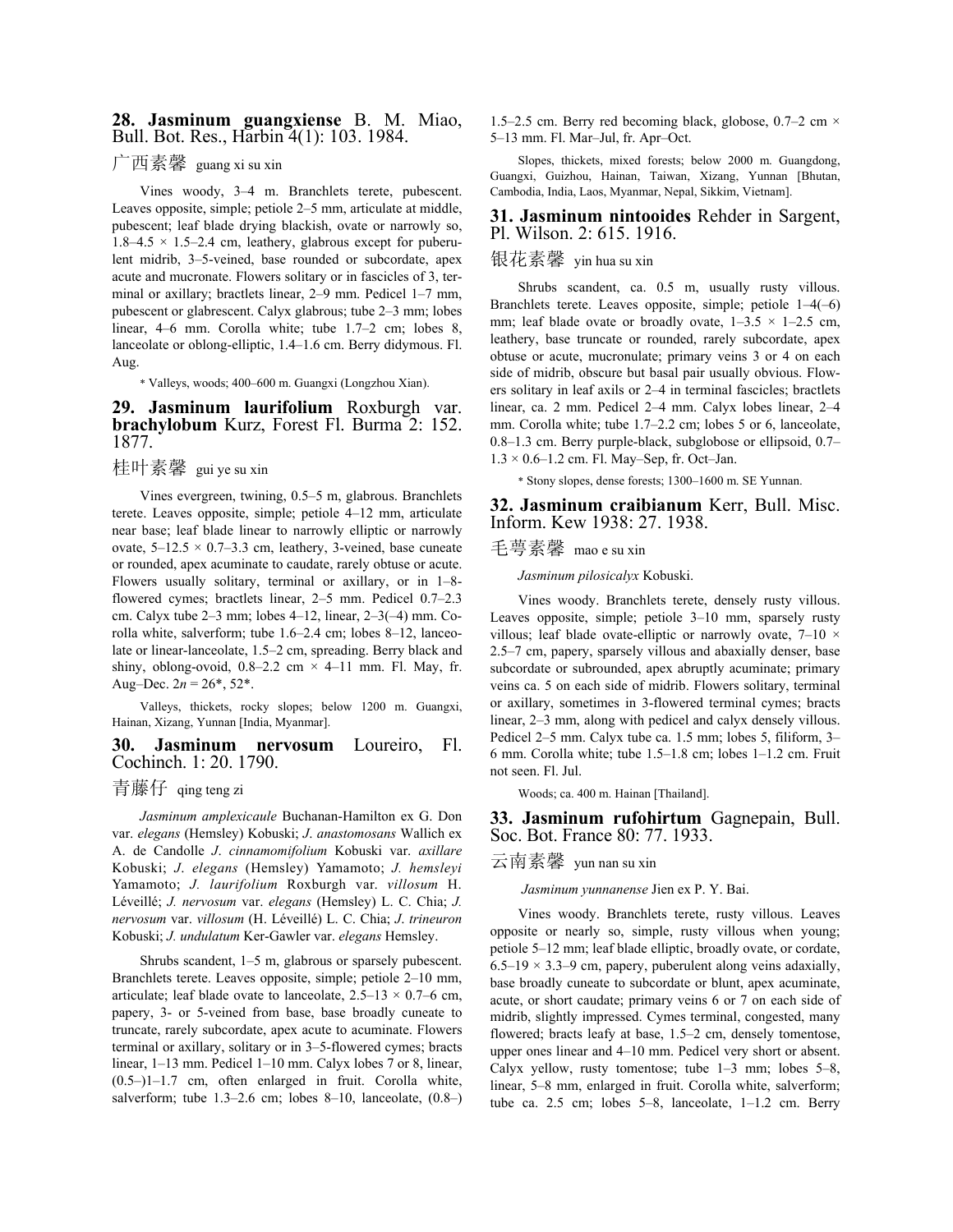purple-black, ellipsoid or subglobose,  $1-1.3$  cm  $\times$  6-10 mm. Fl. Apr–May, fr. May–Jun.

Valleys, thickets; ca. 800 m. Yunnan [Laos, Vietnam].

**34. Jasminum elongatum** (Bergius) Willdenow, Sp. Pl., ed. 4, 1: 37. 1797.

扭肚藤 niu du teng

 *Nyctanthes elongata* Bergius, Phil. Trans. 61: 289. 1772; *Jasminum amplexicaule* Buchanan-Hamilton; *J. esquirolii* H. Léveillé; *J*. *ligustroides* L. C. Chia; *J*. *undulatum* Ker-Gawler.

 Shrubs scandent, 1–7 m. Branchlets terete, slightly pubescent to densely tomentose. Leaves opposite, simple; petiole 2–6 mm; leaf blade ovate to lanceolate,  $(1.5-3)$ 3–11 × 2–5.5 cm, papery, pubescent or glabrescent except for hairy veins abaxially, base rounded, truncate, or subcordate, apex usually acute; primary veins 3 or 4 on each side of midrib. Cymes terminal or axillary, many flowered, congested; bracts linear or ovate-lanceolate, 1–5(–9) mm. Pedicel 1–4 mm. Calyx densely tomentose to glabrescent; lobes 6–8, subulate-filiform, 5–10(–14) mm. Corolla white, salverform; tube 1.5–2  $(-3)$  cm; lobes 6–9, lanceolate, 8–11(–14) mm. Berry black, subglobose or ovoid,  $1-1.2$  cm  $\times$  5–8 mm. Fl. Apr–Dec, fr. Aug–Mar.  $2n = 26^*$ .

 Thickets, mixed forests; below 900 m. Guangdong, Guangxi, Guizhou, Hainan, Yunnan [India, Indonesia, Malaysia, Myanmar, Vietnam; N Australia].

*Jasminum elongatum* is a very widespread and variable species.

#### **35. Jasminum tonkinense** Gagnepain, Bull. Soc. Bot. France 80: 77. 1933.

#### 密花素馨 mi hua su xin

 *Jasminum coarctatum* Roxburgh var. *caudatifolium* P. Y. Bai.

 Shrubs scandent, 1–7 m. Branchlets flat, slightly swollen at nodes, pubescent. Leaves opposite, simple; petiole 2–10 mm, articulate near middle; leaf blades ovate or elliptic to lanceolate,  $4.5-15 \times 2-8$  cm, papery, glabrous or sparsely pubescent along veins, base cuneate to rounded, rarely subcordate, apex acute to caudate-acuminate; primary veins 3–5 on each side of midrib. Cymes lateral, in heads or panicles, many flowered, congested; bracts leafy at base of inflorescences, 0.5–2.5 cm, upper ones linear and 2–4 mm. Flowers heterostylous. Pedicel short or absent. Calyx glabrous or pubescent, rarely villous; lobes 2–5 mm. Corolla white, salverform; tube 1.5–2.5 cm; lobes 5–9, narrowly lanceolate,  $(0.8-)1.2-1.7$  cm. Berry black, ellipsoid or cylindric,  $1-1.5$  $cm \times 6-12$  mm. Fl. Nov–May, fr. Apr–Jun of following year.

 Woods, thickets, ravines; 600–2000 m. S Guangxi, Guizhou (Anlong Xian), Yunnan [Vietnam].

*Jasminum tonkinense* is sometimes confused with *J. coarctatum* Roxburgh.

#### **36. Jasminum multiflorum** (N. L. Burman) Andrews, Bot. Repos. 8: t. 496. 1807.

#### 毛茉莉 mao mo li

 *Nyctanthes multiflora* N. L. Burman, Fl. Indica 5. 1768; *Jasminum pubescens* (Retzius) Willdenow.

 Shrubs, scrambler or weak climbers to 3 m. Branchlets terete, densely pilose. Leaves opposite, simple; petiole 5–10 mm, densely pilose; leaf blade ovate-cordate, often broadly so,  $3-8 \times 1.5-5$  cm, papery,  $\pm$  scattered pilose on both surfaces, glabrescent, except on midrib and veins, base cordate, apex acute to sometimes slightly acuminate, mucronulate; primary veins 3 or 4 on each side of midrib. Inflorescences terminal on side shoots, many flowered, congested; bracts leafy, basal ovate, 1.5–2 cm, upper linear, 3–5 mm. Pedicel 0–2 mm. Calyx densely pilose; tube ca. 1 mm; lobes 6–9, filiform, (2–)5–7 mm. Corolla white, sweetly scented; tube 1.2–1.5 cm; lobes 7–9, acute, 1–1.5 cm. Fruit not seen. Fl. Oct–Apr.

 Widely cultivated in southern China and round the world [Native to India and perhaps elsewhere in SE Asia, but certainly not in Nepal, Pakistan, and Sri Lanka, and doubtfully in Myanmar and Vietnam].

**37. Jasminum longitubum** L. C. Chia ex B. M. Miao, Bull. Bot. Res., Harbin 4(1): 107. 1984.

## 长管素馨 chang guan su xin

 Vines woody. Branchlets terete, pubescent. Leaves opposite, simple; petiole 2–7 mm, articulate at middle, pubescent; leaf blade ovate or oblong,  $3.5-8.5 \times 1.5-4$  cm, leathery, glabrous except for vein axils with hair tufts abaxially, base subcordate or rounded, apex acute to acuminate, rarely blunt; primary veins 3–5 on each side of midrib. Flowers solitary or in 2- or 3-flowered terminal cymes; bracts at base of inflorescences leafy, 1.5–2.2 cm, upper ones subulate, ca. 1.5 mm. Pedicel ca. 2 mm or shorter, pubescent. Calyx pubescent; tube ca. 3.5 mm; lobes linear, 4–9 mm. Corolla white; tube ca. 3 cm; lobes 6 or 7, lanceolate, 1–1.4 cm. Fruit not seen. Fl. Aug.

\* Guangxi (Longzhou Xian).

#### **38. Jasminum albicalyx** Kobuski, J. Arnold Arbor. 20: 64. 1939.

# 白萼素馨 bai e su xin

 Shrubs scandent, 1–3 m. Branchlets terete, pubescent when young. Leaves opposite or nearly so, simple; petiole 2– 5 mm, articulate, pubescent; leaf blade ovate or elliptic, 3.5–  $10.5 \times 1.5 - 4.5$  cm, papery, pubescent along veins and with tufted hairs at vein axils abaxially, base blunt or subcordate, apex acute to acuminate; primary veins 3–5 on each side of midrib, obvious. Cymes terminal or axillary, 2–5-flowered; bracts linear, 1–10 mm. Pedicel absent or less than 3 mm. Calyx white, drying yellow-white, pubescent or glabrous; tube 2–3 mm; lobes 5–8, linear, 4–12 mm. Corolla white; tube 1.4–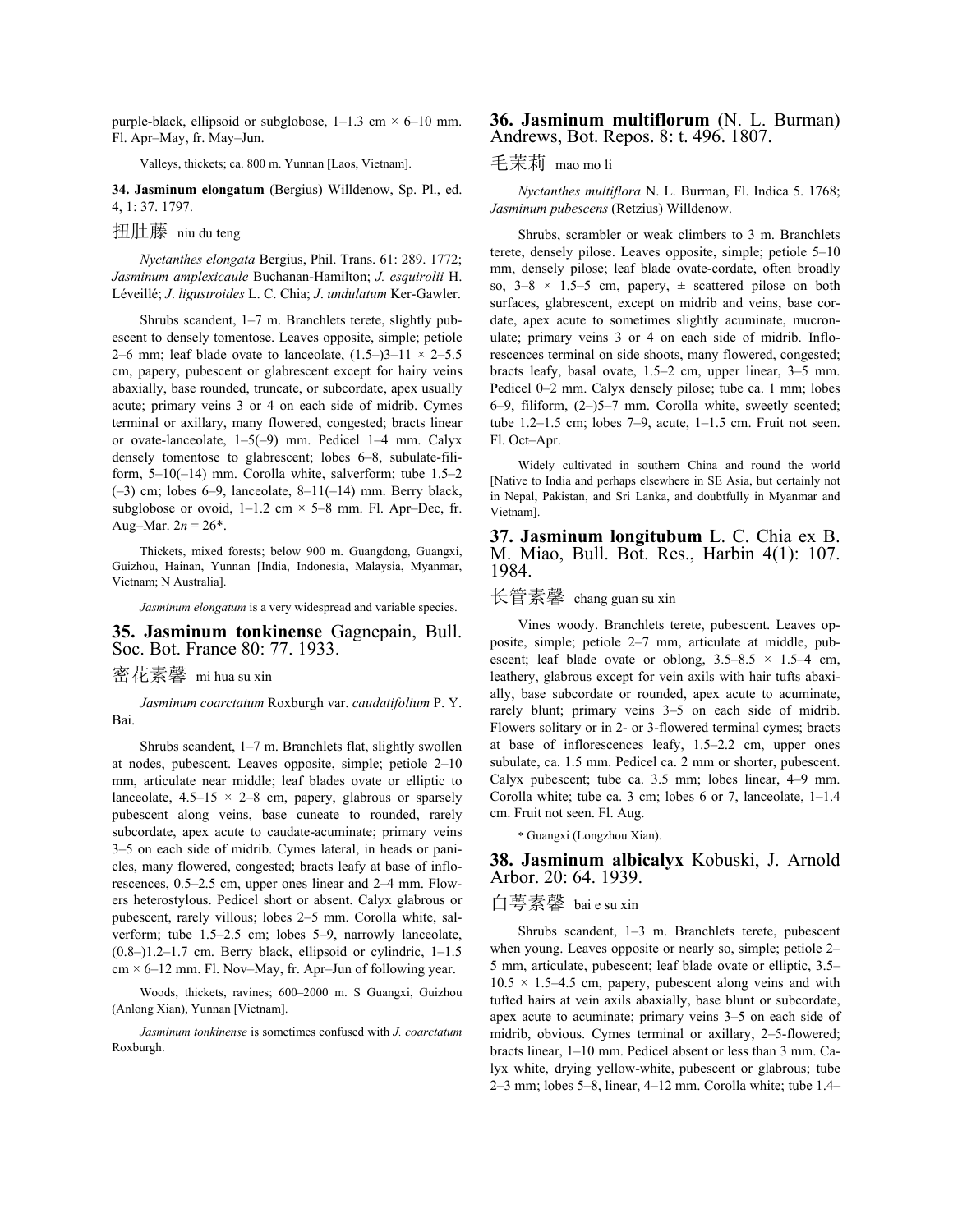2.2 cm; lobes 5 or 6, ovate or lanceolate, 5–10 mm. Berry subglobose,  $0.6-1.5$  cm  $\times$  4–7 mm. Fl. Oct–Nov, fr. Mar.

\* Montane regions, dense woods; low altitudes. Guangxi.

#### **39. Jasminum rehderianum** Kobuski, Sunyatsenia 3: 110. 1936.

# 白皮素馨 bai pi su xin

 Shrubs scandent, to 3 m. Branchlets terete, sparsely villous when young. Leaves opposite, simple; petiole 2–6 mm, twisted, articulate at middle, villous; leaf blade elliptic or narrowly ovate, rarely suborbicular,  $2-5.5 \times 1.5-2.7$  cm, papery or thin leathery, glabrous adaxially except for hairy midrib, pubescent along midrib and tufted hairy at vein axils abaxially, base rounded or cuneate, apex acute or obtuse and mucronate; primary veins 2–4 on each side of midrib, slightly raised. Flowers solitary, terminal or axillary; bracts linear, 1– 2 mm. Pedicel 0.8–2 cm, sparsely villous. Calyx glabrous outside, villous inside; lobes 6 or 7, linear, 5–8 mm. Corolla white or yellow-white, salverform; tube 1.5–2 cm; lobes 5, lanceolate, 1.3–2.2 cm. Berry didymous, black, ripening subglobose or ellipsoid,  $7-12 \times 5-7$  mm. Fl. Aug–Sep, fr. Sep– Mar.

\* Slopes, woods; low altitudes. Hainan.

**40. Jasminum hongshuihoense** Jien ex B. M. Miao, Fl. Reipubl. Popularis Sin. 61: 217. 1992.

绒毛素馨 rong mao su xin

 *Jasminum tomentosum,* S. Y. Bao ex P. Y. Bai (1983), not Knoblauch (1893).

 Vines woody. Branchlets terete, pubescent. Leaves opposite, simple; petiole 5–10 mm, usually twisted, pubescent; leaf blade elliptic to lanceolate, rarely obovate, 4.5–19 × 2–7 cm, papery, glabrous adaxially except for sparsely pubescent midrib, pubescent then glabrescent abaxially, often tufted hairy in vein axils abaxially, base cuneate, blunt, or subcordate, apex acute to acuminate, rarely blunt; primary veins 4–10 on each side of midrib. Umbellate cymes terminal or axillary, 1–5-flowered; bracts linear, 2–5 mm. Pedicel 0.8– 1.8 cm, thickened upward, glabrous or pubescent. Calyx pubescent, shedding in fruit; tube ca. 2 mm; lobes 5–8, linear, 4–5 mm. Corolla white, salverform; tube ca. 1.4 cm; lobes 6– 8, lanceolate,  $1-1.2$  cm  $\times$  ca. 3 mm. Berry blue-black, subglobose, ca.  $1.7 \times 1.5$  cm. Fl. Apr, fr. Oct.

\* Along streams, forest slopes; 300–1000 m. Guangxi, Guizhou, Yunnan.

 Very close to and possibly conspecific with *Jasminum eberhardtii* Gagnepain of Vietnam.

**41. Jasminum sambac** (Linnaeus) Aiton, Hort. Kew. 1: 8. 1789.

茉莉花 mo li hua

 *Nyctanthes sambac* Linnaeus, Sp. Pl. 1: 6. 1753.

 Shrubs erect or scandent, to 3 m. Branchlets terete or slightly compressed, sometimes hollow, sparsely pubescent. Leaves opposite, simple; petiole 2–6 mm, articulate, pubescent; leaf blade orbicular to elliptic or obovate,  $4-12.5 \times 2-$ 7.5 cm, papery, glabrous except for tufted hairs at vein axils abaxially, both ends blunt, sometimes base subcordate; primary veins 4–6 on each side of midrib. Cymes terminal, (1 or)3(or 5)-flowered; bracts subulate, 4–8 mm. Flowers very fragrant. Pedicel 0.3–2 cm. Calyx glabrous or sparsely pubescent; lobes 8–9, linear, 5–7 mm. Corolla white; tube 0.7–1.5 cm; lobes oblong to suborbicular, 5–9 mm broad. Berry purple-black, globose, ca. 1 cm in diam. Fl. May–Aug, fr. Jul–Sep.  $2n = 26^*$ .

 Native to India, widely cultivated in S China and elsewhere in the world for its very fragrant flowers that are used in tea flavoring and in perfumes. The flowers and leaves are also medicinal.

#### **42. Jasminum yuanjiangense** P. Y. Bai, Acta Bot. Yunnan. 7: 241. 1985.

## 元江素馨 yuan jiang su xin

 Shrubs scandent, ca. 2 m. Branchlets subterete, often in whorls of 3, striped, densely gray pubescent then glabrescent. Leaves opposite or in whorls of 3, simple; petiole 0.5–3 mm, articulate at middle, puberulent; leaf blade obovate, rarely elliptic or suborbicular,  $1-1.5$  cm  $\times$  7–10 mm, papery or thin leathery, glabrous except for puberulent base of midrib abaxially, base cuneate, apex retuse or blunt and mucronate; primary veins 1 or 2 on each side of midrib, obscure, sometimes only basal pair obvious. Flowers solitary or 2 or 3 in axillary or terminal cymes; bracts subulate-linear, 1.5–5 mm. Flowers very fragrant. Pedicel 1–2 mm, glabrous or puberulent. Calyx campanulate, glabrous; tube 1.5–2 mm; lobes 5–6, subulate, 2–3.5 mm. Corolla white; tube 1.8–2.3 cm; lobes 5–7, oblong, 1.2–1.5 cm. Berry didymous or single, purple-black, ellipsoid,  $1-1.5$  cm  $\times$  8–9 mm. Fr. to May of following year.

\* Thickets in valleys; 300–600 m. Yunnan (Yuanjiang Xian, Yuanyang Xian

**43. Jasminum lang** Gagnepain in Lecomte, Fl. Indo-Chine 3: 1046. 1933.

### 栀花素馨 zhi hua su xin

 *Jasminum gardeniiflorum* L. C. Chia.

 Shrubs scandent, ca. 5 m, glabrous. Branchlets terete or compressed. Leaves opposite, simple; petiole 0.8–2.5 cm, articulate at middle; leaf blade ovate, elliptic, to lanceolate, 5.5–19  $\times$  3–8.5 cm, leathery, base rounded or broadly cuneate, apex acuminate to caudate-acuminate; primary veins 7–11 on each side of midrib, slightly raised, at 50–60° to midrib. Flowers solitary, or in 2–6-flowered racemes, terminal or axillary; bracts linear, 5–11 mm. Pedicel 0.4–1.8 cm, thickened upward. Calyx glabrous; tube cylindric, 2.8–4 mm; lobes 6–8, linear, 0.5–1.8 cm, enlarged to 2–3 cm in fruit. Corolla white, pink outside; tube 2–3 cm; lobes 7–8, narrowly lanceolate, 2–2.5 cm. Berry purple, ellipsoid,  $1.7-2 \times 1.1-1.8$ cm. Fl. Apr, fr. Jun.